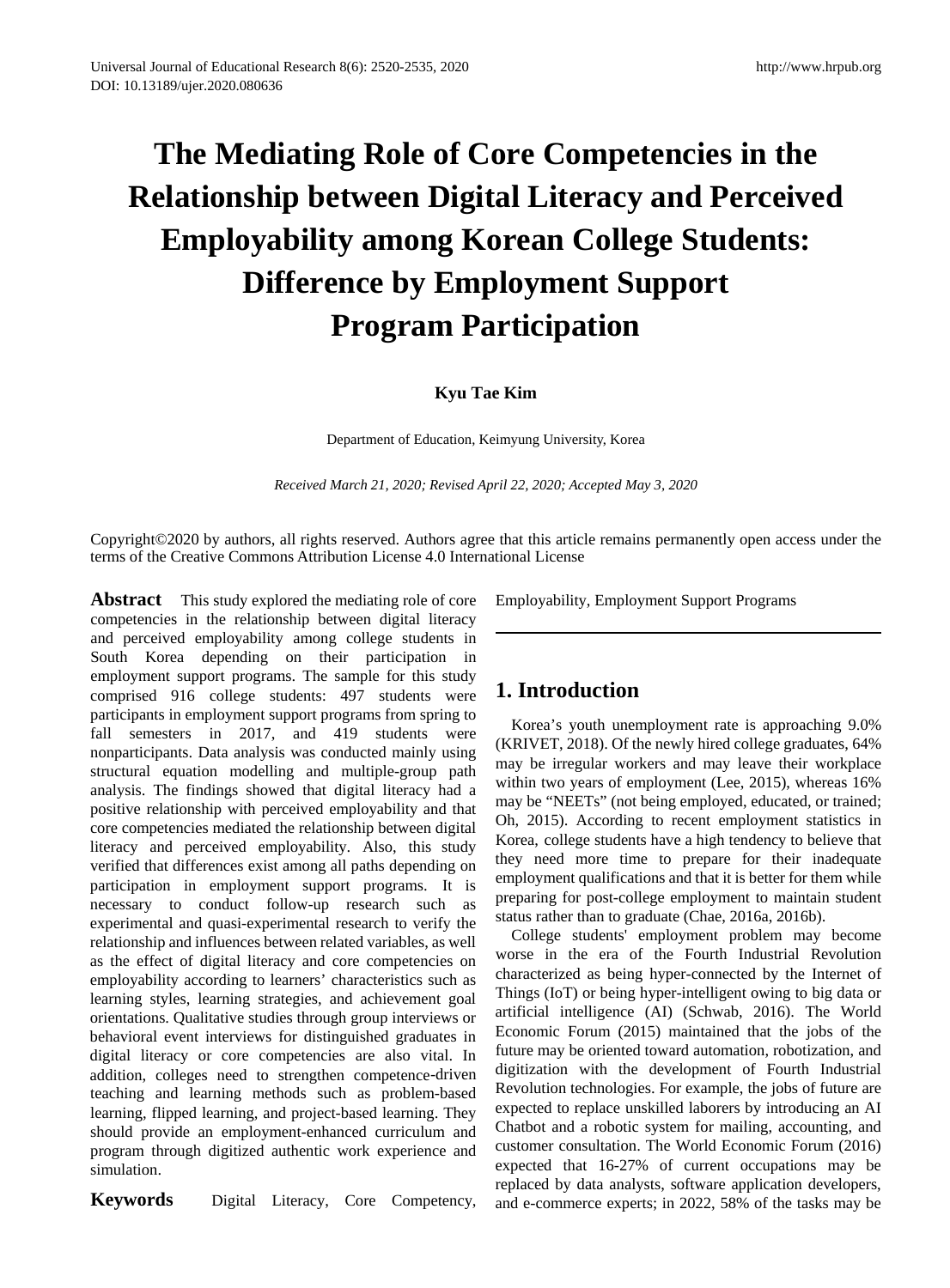done by humans and 42% by machines or algorithms. In this regard, colleges need to improve the employability of university students by developing appropriate educational curricula, employment support programs, training courses, and programs related to the nascent Fourth Industrial Revolution technologies.

Whether college students enter current or newly emerging jobs, it is necessary to use and develop effective digital literacy as an ability to navigate and analyze data, information, and knowledge as well as to use relevant digital tools and technologies (Knight, 2011; Pirzada & Khan, 2013; Vrana, 2016). This study explores whether the digital literacy of college students has an effect on perceived employability in future job performance and job acquisition.

*Perceived employability* encompasses an individual's self-perception of the likelihood of getting and maintaining a job, depending on that individual's competencies geared toward the present and future labor markets (Forrier & Sels, 2003; Van der Heijde & Van der Heijden, 2006; Vanhercke, De Cuyper, Peeters, & De Witte, 2014; Wittekind, Raeder, & Grote, 2010). If college students have core competencies coupled with sustainable employment and career success, they are more likely to be hired by future employers. Also, core competency may serve as a necessary condition for catalyzing digital literacy (Ala-Mutka, 2011; Ferrari, 2012). According to previous empirical studies, digital literacy is a kind of instrument for demonstrating core competencies such as problem-solving ability, critical thinking, communication, teamwork, and collaboration(Dabbagh & Kinsantas, 2012; Gallarado-Eschenique, Oliveira, Marques-Molias, & Esteve-Mon, 2015; Järvelä & Järvenoja, 2011; Hatlevik & Christopherson, 2013; Koltay, 2011; Lee & Tsai, 2011). Digital literacy is improved or demonstrated through core competencies coupled with perceived employability in which perceived employability of college students may be dependent on their perception of core competencies, and digital literacy can be effectively accomplished through core competencies (De Vos, De Hauw, and Van der Heijden , 2011; Pirzada & Kahn, 2013; Vanhercke et al., 2014; Vrana, 2016). Thus, this study examined whether core competencies play a mediating role in the impact of digital literacy on employability, filling a gap caused by a paucity of established research.

College students cultivate digital literacy, core competencies, and employability through a variety of employment support programs offered by colleges in order to prepare technologies and skills related to the Fourth Industrial Revolution. The Ministry of Education (MoE) has been implementing LINC+ (Leaders in INdustry-university Cooperation+) projects to cultivate graduates adapted to industrial needs (The Ministry of Education, 2018). Moreover, Korea's government is strengthening digital literacy programs, including learning analysis platforms and software education, so that college students can cope with the Fourth Industrial Revolution (Ministry of Science and

ICT, 2017). Korea's colleges have provided related programs such as big data, deep learning, and AI, along with career and employment support programs that focus on employability. They have also developed and implemented software-enriched curricula focusing on industrial sites, and basic software education and convergence education for non-major subjects. This trend is true of colleges worldwide. For example, England's colleges have provided their students with technology-enhanced authentic and simulated learning experiences for improving employability related with core competencies (Brammar & Chatterton, 2014; Chatterton & Rebbeck, 2015).In this regard, this study examines whether the influence of core competencies on the relationship between digital literacy and perceived employability depends upon student participation in employment support programs.

# **2. Theoretical Backgrounds and Research Model**

*Digital literacy* refers to the ability to read and comprehend data and information (Bawden, 2001; Gilster, 1997) and to employ a range of digital technologies (Eshet-Alkalai & Chajut, 2009). Martin and Grudziecki (2006) defined digital literacy as "the awareness, attitude, and ability to relevantly use digital technologies to access, manage, analyze, and evaluate digital resources, to construct new information, to create digital expression, and to communicate with others" (p. 255). Ozdamar-Kestkin, Ozata, Banar, and Royle (2015) defined digital literacy as "active participation in educational, social, and vocational life by knowing how to select and use digital technologies and information" (pp. 75-76). In this current study, *digital literacy* is rigorously defined as the ability to navigate, collect, analyze, and evaluate information and knowledge; to construct new information; to create digital expressions; to communicate with others; and to participate in and perform one's learning and occupations by using digital applications and technologies. Digital literacy contributes to the facilitation of perceived employability. Yen (2012) argued that perceived employability is determined by information and digital literacy. Garrido, Sullivan, and Gordon (2012) stated that developing Internet and computer skills can improve job skills and increase employability. Senior and Cubbidge (2010) maintained that the information mindset enables the promotion of employability skills.

*Perceived employability* is defined differently by various scholars. De Vos et al. (2011) defined perceived employability as "the continuous fulfilling, acquiring, or creating of work through the optimal use of competences" (p. 439). Vanhercke et al. (2014) defined perceived employability as "the individual's perception of his or her possibilities of obtaining and maintaining employment" (p. 594). Rothwell, Herbert, and Rothwell (2008) conceptualized perceived employability as "the perceived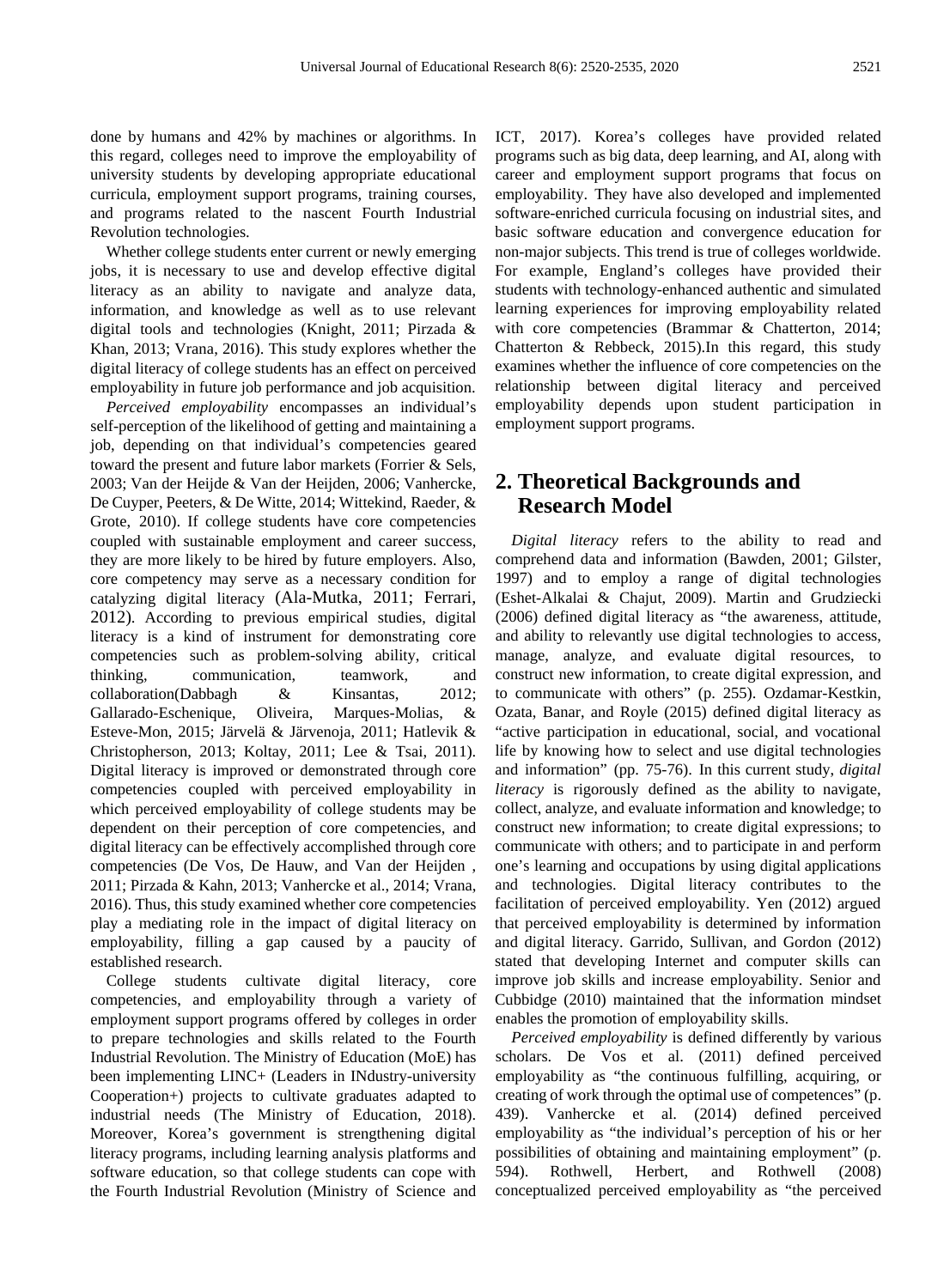ability to attain sustainable employment appropriate to one's qualification level" (p. 2).Rothwell and Arnold (2007) refer to perceived employability as "the ability to keep the job one has or to get the job one desires" (p. 25). According to Fugate, Kinicki, and Ashforth (2004) it is conceptualized as "a form of work specific active adaptability that enables workers to identify and realize career opportunities" (p. 16). Perceived employability is associated with college students' subjective evaluation of job-related well-being and their position in the labor market (De Cuyper, Bernhard-Oettel, Bernston, Witti, & Alarco, 2008; Forrier & Sels, 2003; Okay-Somerville & Scholarios, 2017; Van der Heijde & Van der Heijen, 2006). In this study, *perceived employability* refers to one's belief, especially if arising from self-evaluation, about what one requires to obtain a job, maintain it, and pursue employment opportunities for new careers.

Perceived employability can be categorized into internal and external employability. Forrier, Verbruggen, and De Cuyper (2015) argued that individuals' employability is combined with the internally perceived labor market within the organization or with the present employers and to the externally evaluated labor market or with other employers. *Internal employability* is concerned with the self-efficacy of individuals' skills and abilities as well as with their maintenance and success in the present workplace (Rothwell, Jewell, & Hardie, 2009). For example, internal employability includes such sentiments as "Even if there was downsizing in this organization, I am confident that I would be retained" and "Among the people who do the same as me, I am well respected in this organization" (Rothwell & Arnold, 2007, p. 40). *External employability* is connected to the worker's beliefs about how easy it is to find new employment with another employer and the recent trends in the labor market (De Cuyper, Mäkikangas, Kinnunen, Mauno, & Witte, 2012; Rothwell, Herbert, & Rothwell, 2008); for instance, "I could easily retrain to make myself more employable elsewhere," and "If I needed to, I could easily get another job like mine in a similar organization" (Rothwell & Arnold, 2007, p. 40).

Perceived employability is dependent on willingness to develop new competencies for the present and future labor markets (Van der Heijde & Van der Heijden, 2006; Vanhercke et al., 2014; Wittekind et al., 2010). It was combined with core skills (Overtoom, 2000), soft skills (Finch, Hamilton, Baldwin, & Zehner, 2013; Robles, 2012), and generic skills (Sanguinetti, 2004). Core competency is defined as the cognitive, affective, and social skills that learners need to ensure success and a competitive advantage in the present or the near future in academic and vocational life (Billing, 2007; Boyatzis, 2008, 2009; Boyatzis & Saatcioglu, 2008; Wang, Young, Wihite, & Marczykm, 2011). De Vos et al. (2011) maintained that perceived employability may be positively related to competency development. In this regard, perceived employability may be a variable affected by core competencies coupled with college students' sustainable employment and career

success.

Core competencies may serve as a necessary condition for catalyzing digital literacy; this is because digital literacy may be recognized as a sub-variable of core competencies (OECD, 2005; K-CESA, 2017). To illustrate, OECD (2005) classified *digital literacy* as using tools interactively, setting a sub-variable of the following core competencies: acting autonomously and reflectively, using tools interactively, and joining and functioning in socially heterogeneous groups. In addition, MOE and Korea Research Institute for Vocational Education & Training (KRIVET) have nationally administered the Korea Collegiate Essential Skills Assessment (K-CESA, 2019). K-CESA, like the OECD, is categorized as one of several core competency factors. This assessment evaluates communication, global mindset, human relationship, systematic thinking, resource and information use, and self-management in order to diagnose core competencies of college students and to provide appropriate career and employment guidance.

Meanwhile, it is not difficult to find that digital literacy may be dependent on core competencies such as problem-solving ability, critical thinking, communication, teamwork, and collaboration (Dabbagh & Kinsantas, 2012; Gallarado-Eschenique et al., 2015; Järvelä & Järvenoja, 2011; Hatlevik & Christopherson, 2013; Koltay, 2011; Lee & Tsai, 2011). To illustrate, Puijenbroek, Poell, Kroon, and Timmerman (2014) argue that use of social media critically and effectively may be dependent on critical thinking and cognitive skills. Janssen, Erkens, Kirschner, and Kanselaar (2009) maintain that effective online team activities are dependent upon mutual collaboration and positive critical feedback.

If digital literacy is demonstrated through core competencies as an influence upon perceived employability, will core competence mediate the influence of digital literacy on employability? This study explores whether core competencies play a mediating role in the impact of digital literacy on employability. However, the exact nature of this mediating role, assuming it does exist, and its impact in Korea is unclear because empirical studies have not examined this subject within the country. There may be a similar situation globally. There are case studies on the influence of digital literacy on employability among UK college students (Brammar & Chatterton, 2014; Chatterton & Rebbeck, 2015; Pirzada, & Khan, 2013), and some empirical studies on the relationship between core competencies and employability (Finch, Hamilton, Baldwin, & Zehner, 2013; Rao, 2014; Shah & Srivastava, 2014). In this respect, the present study is significant in what provides empirical evidence of the mediating role of core competencies in the relationship between digital literacy and employability perceived by college students.

Korea's colleges have provided employment support programs to deal with serious youth unemployment, graduation delays, and major mismatch by changing from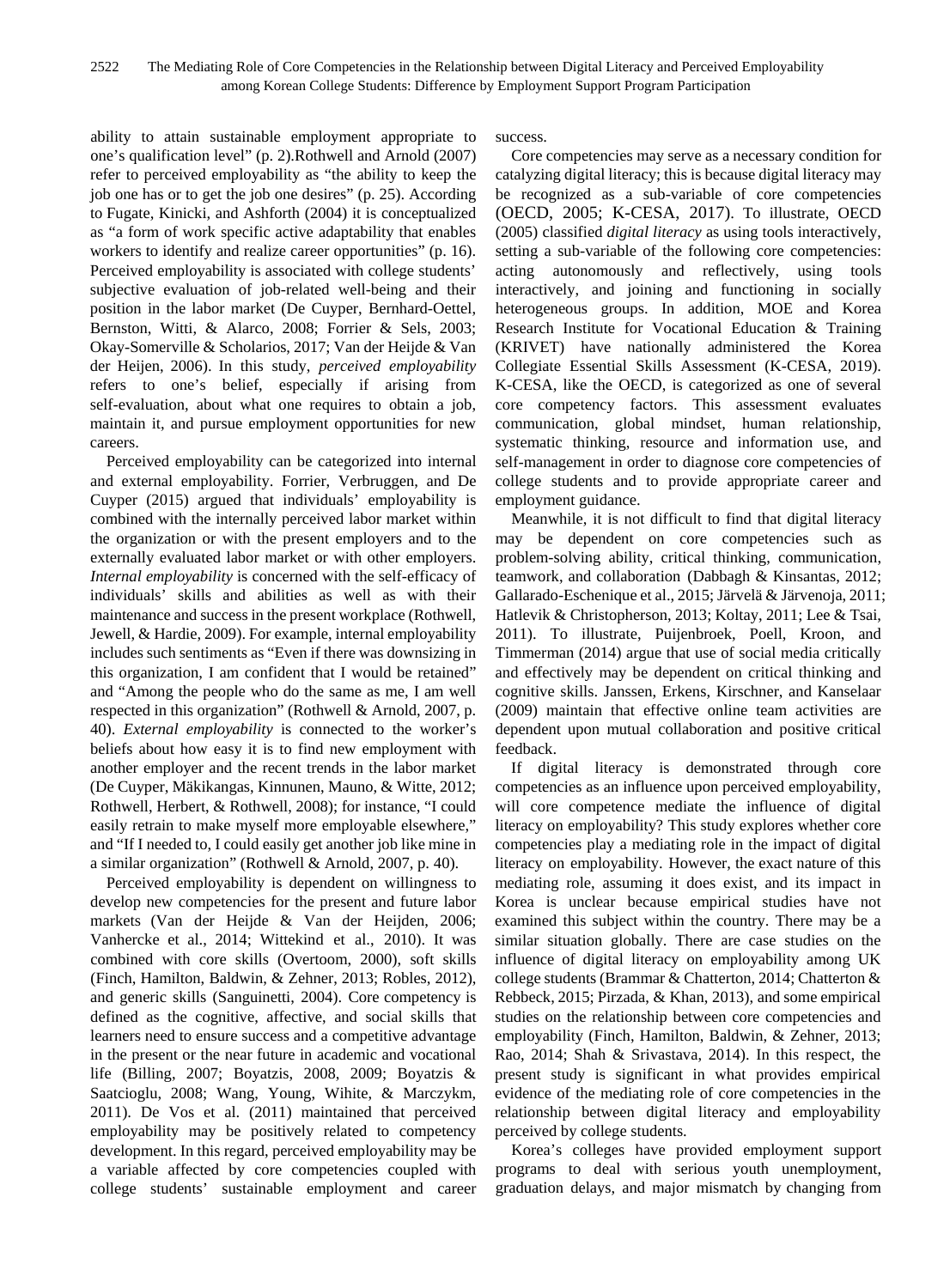traditional learning environments to competency-based teaching and learning. South Korea's colleges have emphasized technology-enhanced curricula and programs based on big data, augmented reality (AR), virtual reality (VR), and the IoT in the era of the Fourth Industrial Revolution (Ministry of Education, 2018). The colleges provide both curriculum and extra-curricular programs. The curriculum for the Fourth Industrial Revolution is designed to provide students in either major or non-major subjects with essential or elective courses in digital literacy, software, coding, and computational thinking. Extracurricular programs related to special lectures were on the Fourth Industrial Revolution, comparative programs, big data, artificial intelligence-related intramural programs, AR / VR experiences, and so on (Kim, 2017; Kim, W., 2017; Park & Choi, 2018). Also, colleges build digitally driven quality assurance and continuous improvement through employability data monitoring and students' learning analytics, using tools such as Moodle for conducting employment preparation activities as well as creating e-Portfolios, for feedback and reflection on the learning process, and for operating related classes and programs (Brammar & Chatterton, 2014; Chatterton & Rebbeck, 2015; Kilduff, Skerrett-Byrne, & Hack, 2014). Moreover, Korean colleges have invested enormously in employment support programs for enhancing those competencies of college students that are related with employment and career development to meet the demands of the workplace environment. They have strived to increase students' employability skills by investing in employment support programs such as capstone design, on-the-job training, entrepreneurial education, employment and career counselling, and domestic and overseas company visits (Choi & Shin, 2016; Shin, Nam, & Min, 2013; Seo & Kim, 2016).

Scholars are aware that employment support programs have a positive effect on perceived employability. Akkerman, Brenninkmeijer, Schaufeli, and Blonk (2015) pointed out that the CareerSkills intervention provides a chance for individuals to obtain career-related abilities such as self-efficacy, resilience, motivation, and self-managing ability. Pinto and Ramalheira (2017) argued that high academic performance related with participation in

career-related extracurricular programs produced higher perceived employability. Meanwhile, Korean scholars have pointed out the pros and cons of the effects of investment in employment support programs in efforts to increase employability skills for college students who will be working in the digital work environment. Shin et al. (2013) found that employment support programs had a positive effect on college students' employment performance overall. However, they found that lower student satisfaction with the programs' operation may result in lower job performance to a greater extent than that in nonparticipating students. Chung and Kim (2013) argued that participation in employment support programs had a significant impact on employability and career preparation behaviors. Seo and Kim (2016) argued that job assistance programs do not contribute to boosting college graduates' employment and job performance. Moon, Choi, and Lim (2014) found that participation in job-seeking programs had little impact on labor market performance and employment quality.

It is necessary to revisit whether employment support programs that provide the core competencies necessary for the digital-based employment environment will also help to improve college students' perceived employability. Owing to a lack of empirical analysis, it is also necessary to explore the differences in the mediating role of core competencies in the relationship between digital literacy and perceived employability among both students who participated in the employment support programs and nonparticipating students.

This study explores whether the influence of core competencies on the relationship between digital literacy and perceived employability in college students depends upon student participation in employment support programs. The research model (see Figure 1) and hypotheses are as follows:

*H1. Digital literacy has a positive influence on perceived employability.*

*H2. Core competencies mediate the relationship between digital literacy and perceived employability.*

*H3. The difference in the mediating role of core competencies on the relationship between digital literacy and perceived employability depends on students' participation or nonparticipation in employment support programs.*



**Figure 1.** Research Model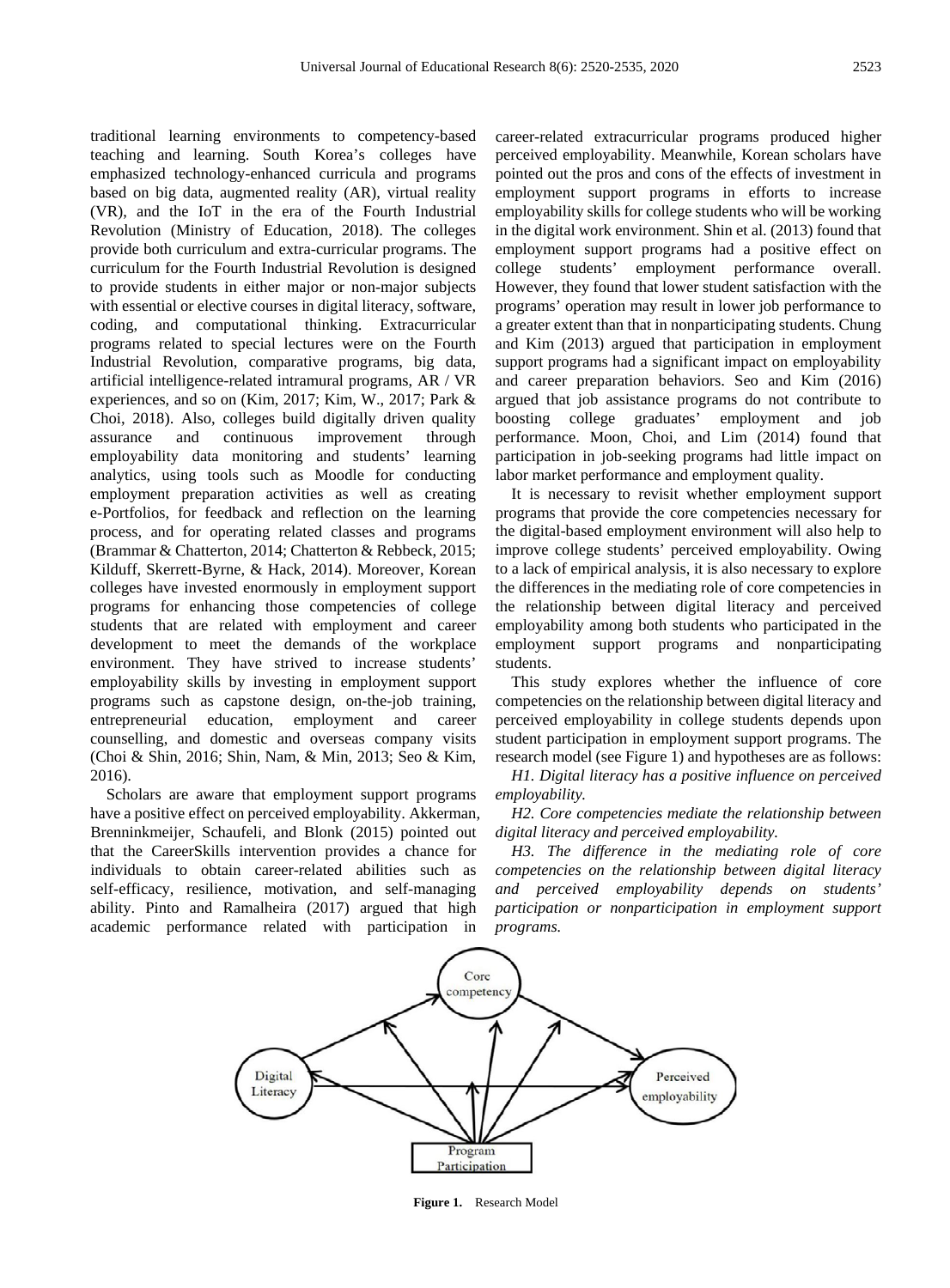# **3. Research Methods**

#### **3.1. Research Design**

This study employed a correlational design involving the collection of data in order to determine the degree to which a relationship exists between two or more variables and accordingly use either a research question or a hypothesis. Statistical techniques such as multiple regression analysis and structural equation modeling were designed to explore the strength and direction of the relationships between independent and dependent variables and to generate support for conceptual explanations of variable relationships. A correlational design examined the measurement variables retrospectively at a single point in time by using questionnaires consisting mainly of closed questions with a choice of fixed answers (Fraenkel, Wallen, & Hyun, 1993; Wood & Brink, 1998). The author investigated the mediating effect of core competencies on the relationship between digital literacy and perceived employability.

### **3.2. Participant Sample**

This study applied convenience sampling in which members of the target population meet certain practical criteria, such as easy accessibility, geographical proximity, availability at a given time, or willingness to participate (Etikan, Musa, & Alkassim, 2016; Farrokhi & Mahmoudi-Hamidabad, 2012). The sample of this study comprised 916 voluntary participants from spring to fall semesters of 2017 from 10 universities in Seoul, Daegu, Cheongju, and Suncheon, Korea. Each college student took approximately 20 minutes to complete the questionnaires.

| Participants    |                                 | N   | %     |
|-----------------|---------------------------------|-----|-------|
|                 | Male                            | 350 | 38.2  |
| Gender          | Female                          | 566 | 61.8  |
| Major           | Humanities & Social<br>Sciences | 389 | 42.5  |
|                 | Science & Engineering           | 527 | 57.5  |
|                 | Four-year                       | 526 | 57.4  |
|                 | Two-year                        | 390 | 42.6  |
| Type of school  | Public                          | 320 | 34.9  |
|                 | Private                         | 596 | 65.1  |
| Employment      | Participating                   | 497 | 54.3  |
| support program | Nonparticipating                | 419 | 45.7  |
| Total           |                                 | 916 | 100.0 |

| Table 1. |  | Sample in this Study |
|----------|--|----------------------|
|----------|--|----------------------|

The responses of the 916 participants were analyzed as the final dataset. Of these students, 350 were male (38.2%) and 566 were female (61.8%). The major breakdown was as follows: 389 majored in humanities and social sciences (42.5%), and 527 were in science and engineering (57.5%).

Furthermore, 526 were enrolled at four-year colleges (57.4%) and 390 were enrolled at two-year colleges (42.6%). A total of 320 were at public colleges (34.9%) and 596 were at private colleges (65.1%). In the spring 2017 and fall 2017 semesters, 497 students were participants (54.3%) in employment support programs, and 419 students were nonparticipants (45.7%).

## **3.3. Measures**

The measures formulated in this study were used on the questionnaires validated in original research. It is possible that there is a limitation in assuring the accuracy and objectivity of the measurement because the measures involve the perceptions or beliefs of participants of college students about measured variables rather than objectively measured abilities related to digital literacy, core competencies, and perceived employability. The questionnaires measured in this study are as follows.

*Digital literacy* is an ability to use digital technologies to navigate, collect, analyze, and evaluate information and knowledge, to construct new information, create digital expression, and communicate with others for learning processes and job performance. Digital literacy was measured using an English self-report scale validated by Ozdamar-Keskin et al*.* (2015), designed to understand the students' abilities to use digital tools in learning. The scale was translated into Korean by the author. There are 22 items in four sub-variables: ability to use digital learning tools, managing digital learning platforms, ability to use advanced level digital tools, and security and ethics. The scales used a 5-point Likert format ( $1 =$  strongly disagree and  $5 =$  strongly agree). The items of Ozdamar-Keskin et al*.* (2015) and their respective Cronbach's alpha (α) values were ability to use digital learning tools ( $\alpha$  = .90, 5 items, e.g., "I can join to the events on social networks"), managing digital learning platforms ( $\alpha$  = .92, 6 items, e.g., "I can upload files (visual or audio) to digital platforms"), ability to use advanced level digital tools ( $\alpha = .90, 7$  items, e.g., "I can write a QR code and manage it"), and security and ethics ( $\alpha = .86$ , 4 items, e.g., "I know the digital rights of ownership").The items and Cronbach's  $\alpha$  of the sub-variables in this study were ability to use digital learning tools ( $\alpha = .79$ ), managing digital learning platforms ( $\alpha = .85$ ), ability to use advanced level digital tools ( $\alpha$  = .83), and security and ethics ( $\alpha$  = .83).

*Core competencies* were measured with a Korean self-report instrument validated by Kim, Chung, Lee, and Yi (2010). The scale is designed to assess Korean college learners' cognitive, affective, and social skills needed to ensure success and a competitive advantage in the present or near future in their education and professional life. As shown in Table 1, there are 28 items consisting of seven sub-variables. The scales used a 5-point Likert format  $(1 =$ strongly disagree and  $5 =$ strongly agree). Cronbach's  $\alpha$  for the items of Kim et al*.*(2010) were as follows: communication & human relationship ( $\alpha$  = .79, 7 items, e.g.,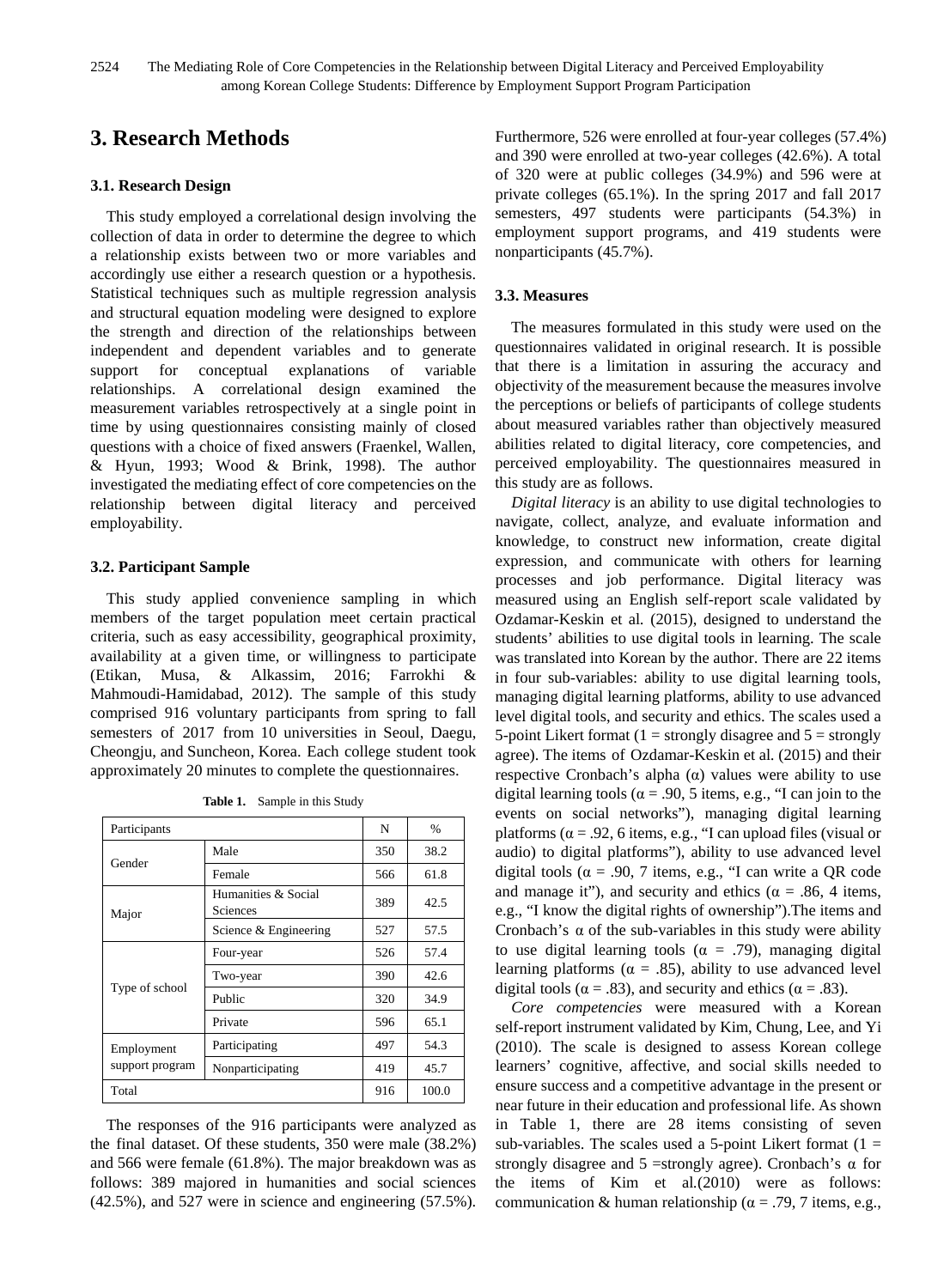"I listen and respect others' opinions"), expertise ( $\alpha = .81, 4$ items, e.g., "I am able to strategically utilize expertise to fit problem situations"), creativity ( $\alpha = .81, 2$  items, e.g., "I think in a variety of ways"), self-directedness ( $\alpha = .79, 5$ items, e.g., "I can set my own learning goals"), general job skills ( $\alpha = .81$ , 4 items, e.g., "I know the skills in my future career"), international mindset ( $\alpha$  = .76, 3 items, e.g., "I can identify global trends in your area of interest"), and problem-solving ability and thinking ( $\alpha$  = .76, 3 items, e.g., "I am able to derive appropriate information for problem solving"). The items and Cronbach's  $\alpha$  of the sub-variables in this study were communication and human relationships ( $\alpha$  = .85), expertise ( $\alpha$  = .79), creativity ( $\alpha$  = .82), self-directedness ( $\alpha = .86$ ), general job skills ( $\alpha = .77$ ), international mindset ( $\alpha = .74$ ), and problem-solving ability and thinking ( $\alpha = .84$ ).

*Perceived employability* refers to the belief in one's own ability to obtain a job, retain it, and enhance employment opportunities for new careers. It was assessed with sub-variables validated by Rothwell and Arnold (2007), and translated into Korean by the author. The scales used a 5-point Likert format  $(1 =$  strongly disagree and  $5 =$  strongly agree). The Cronbach's  $\alpha$  and items of Rothwell and Arnold (2007) were internal employability ( $\alpha = .72$ , 4 items, e.g., "My personal networks will help me in my future career") and external employability ( $\alpha = .79$ , 7 items, e.g., "I could get any job, anywhere, so long as my skills and experience are reasonably relevant"). The items and Cronbach's α of the sub-variables in this study were internal employability ( $\alpha$  $=$  .72) and external employability ( $\alpha = .83$ )

#### **3.4. Data Analysis**

Data analysis for this study yielded the kurtosis and

skewness to verify the normality of the data, and Cronbach's  $\alpha$  to verify the reliability of the scales used in this study. A correlation analysis of the data explored the relationship between variables, and an independent sample t-test of the data enabled identification of the differences in digital literacy, core competencies, and perceived employability between groups by using SPSS 24. This study also analyzed the mediating role in the relationship between digital literacy and perceived employability by conducting structural equation analysis and the path difference depending on program participation by conducting multiple group path analysis by using AMOS 24.

## **4. Results**

#### **4.1. Descriptive Statistics and Correlations**

The assessment of whether a distribution is normal or not depends on skewness and kurtosis values. According to Kline (2005), if the absolute value of kurtosis is greater than 10 and the absolute value of skew is greater than 3, it is judged to be in violation of normal distribution. Table 2 shows that the data used in this study were found to be within the normal range of skewness  $(-1.003 \sim .111)$  and kurtosis  $(-.241 \sim 5.182)$  in all observed variables. Table 2 shows the results of the correlation between the variables used in this study. Overall, there was a statistically significant correlation between the observed variables at a significance level of 0.01. The correlation analysis between the variables indicated that there was no multicollinearity, which would have indicated a highly linear relationship, among the measured values with a high correlation of 0.85 or more (Kline, 2005).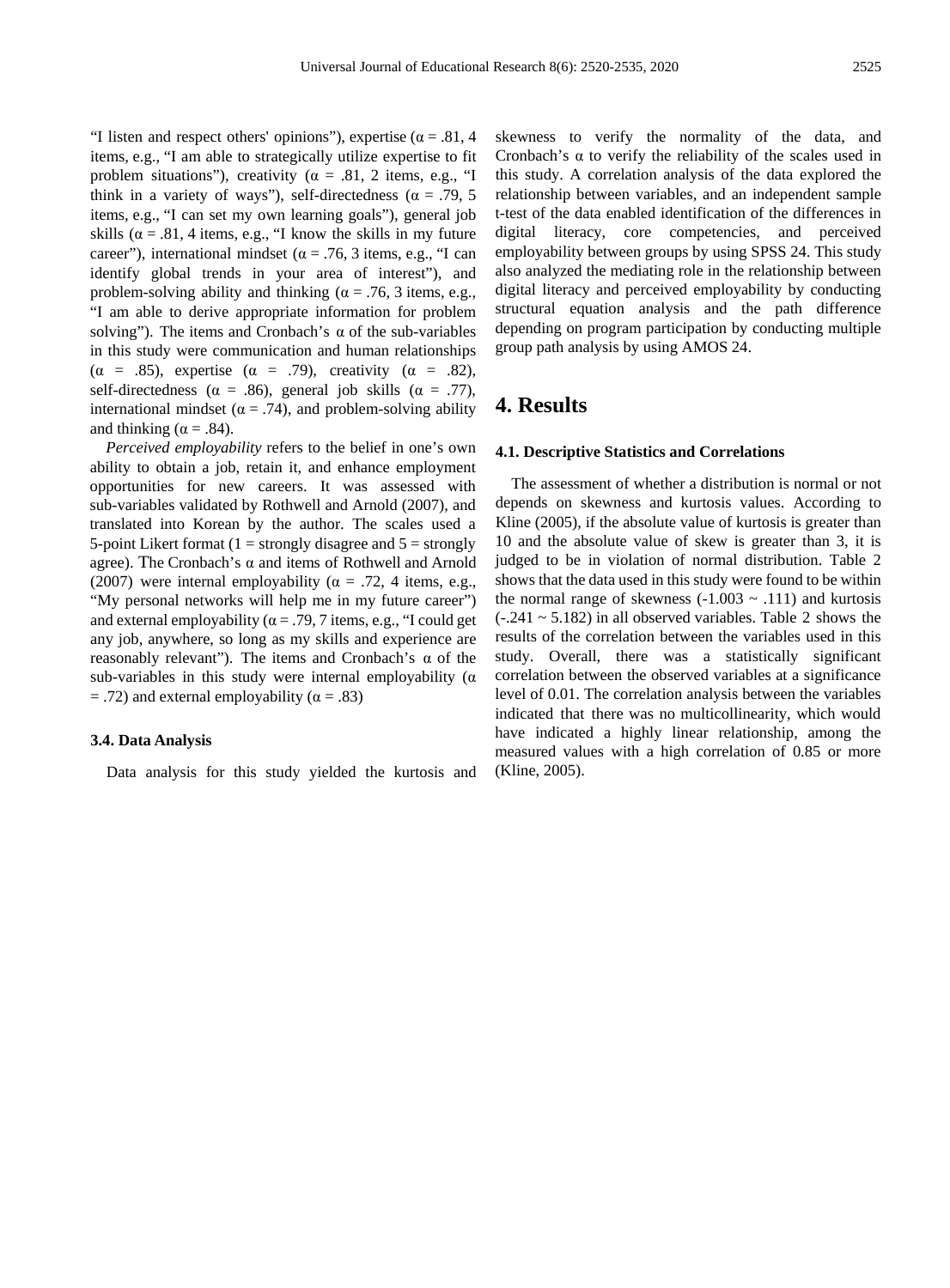## The Mediating Role of Core Competencies in the Relationship between Digital Literacy and Perceived Employability among Korean College Students: Difference by Employment Support Program Participation

| Variable                |                | $M_{\rm}$ | SD   | Skew     | kurtosis | $\odot$   | ②         | ③         | $^{\circledR}$ | $\circledS$ | $^{\circ}$ | $^{\circ}$ | $^\circledR$ | $^\circledR$ |           | $^{\circledR}$ | $^{\circledR}$ | $^\circledR$ |
|-------------------------|----------------|-----------|------|----------|----------|-----------|-----------|-----------|----------------|-------------|------------|------------|--------------|--------------|-----------|----------------|----------------|--------------|
|                         | $\odot$        | 3.78      | 0.72 | $-.502$  | .590     |           |           |           |                |             |            |            |              |              |           |                |                |              |
| Digital literacy        | $\circled{2}$  | 3.38      | 0.81 | $-.099$  | $-.241$  | $.663**$  |           |           |                |             |            |            |              |              |           |                |                |              |
|                         | $\circledcirc$ | 2.98      | 0.75 | .111     | .131     | $.462**$  | $.675***$ |           |                |             |            |            |              |              |           |                |                |              |
|                         | $\circledcirc$ | 3.37      | 0.83 | $-.221$  | .038     | $.538**$  | $.616**$  | $.641**$  |                |             |            |            |              |              |           |                |                |              |
|                         | $\circledS$    | 3.89      | 0.53 | $-1.003$ | 5.182    | $.325***$ | $.231***$ | $.150**$  | $.223**$       |             |            |            |              |              |           |                |                |              |
|                         | $^{\circ}$     | 3.32      | 0.70 | $-.298$  | .662     | $.262**$  | $.305***$ | $.288***$ | $.273***$      | $.420**$    |            |            |              |              |           |                |                |              |
|                         | $\circledcirc$ | 3.50      | 0.78 | $-.281$  | .460     | $.204***$ | $.246**$  | $.220**$  | $.227***$      | $.443**$    | $.474***$  |            |              |              |           |                |                |              |
| Core competency         | $^{\circledR}$ | 3.68      | 0.69 | $-.568$  | 1.150    | $.282**$  | $.288***$ | $.228***$ | $.288***$      | $.506**$    | $.548**$   | $.428***$  |              |              |           |                |                |              |
|                         | $^{\circledR}$ | 3.44      | 0.67 | $-.288$  | .869     | $.257**$  | $.282**$  | $.284***$ | $.304**$       | $.455***$   | $.606**$   | $.445***$  | $.576**$     |              |           |                |                |              |
|                         | ⑩              | 2.99      | 0.85 | $-197$   | $-.068$  | $.219***$ | $.243***$ | $.308**$  | $.275***$      | $.282**$    | $.474***$  | $.305***$  | $.372**$     | $.418***$    |           |                |                |              |
|                         | $^{\circledR}$ | 3.52      | 0.66 | $-.194$  | 1.004    | $.341**$  | $.322**$  | $.270**$  | $.345***$      | $.505***$   | $.479***$  | $.596**$   | $.558***$    | $.540**$     | $.454***$ |                |                |              |
|                         | $^{\circledR}$ | 3.57      | 0.58 | $-.027$  | .554     | $.380**$  | $.276***$ | $.215***$ | $.271***$      | $.416**$    | $.410**$   | $.329***$  | $.451***$    | $.413***$    | $.235***$ | $.441**$       |                |              |
| Perceived employability | $^\circledR$   | 3.49      | 0.63 | .050     | .285     | $.331**$  | $.234***$ | $.257***$ | $.289**$       | $.371***$   | $.409***$  | $.373**$   | $.450**$     | $.488***$    | $.315***$ | $.457***$      | $.688^{**}$    | $\mathbf{1}$ |

**Table 2.** Correlations between the Measured Variables

## \*\**p*< .01.

Note. ① ability to use digital learning tools ② managing digital learning platforms③ ability to use advanced level digital tools④ security and ethics⑤ communication & human relationships ⑥ expertise⑦<br>creativity⑧ self-direc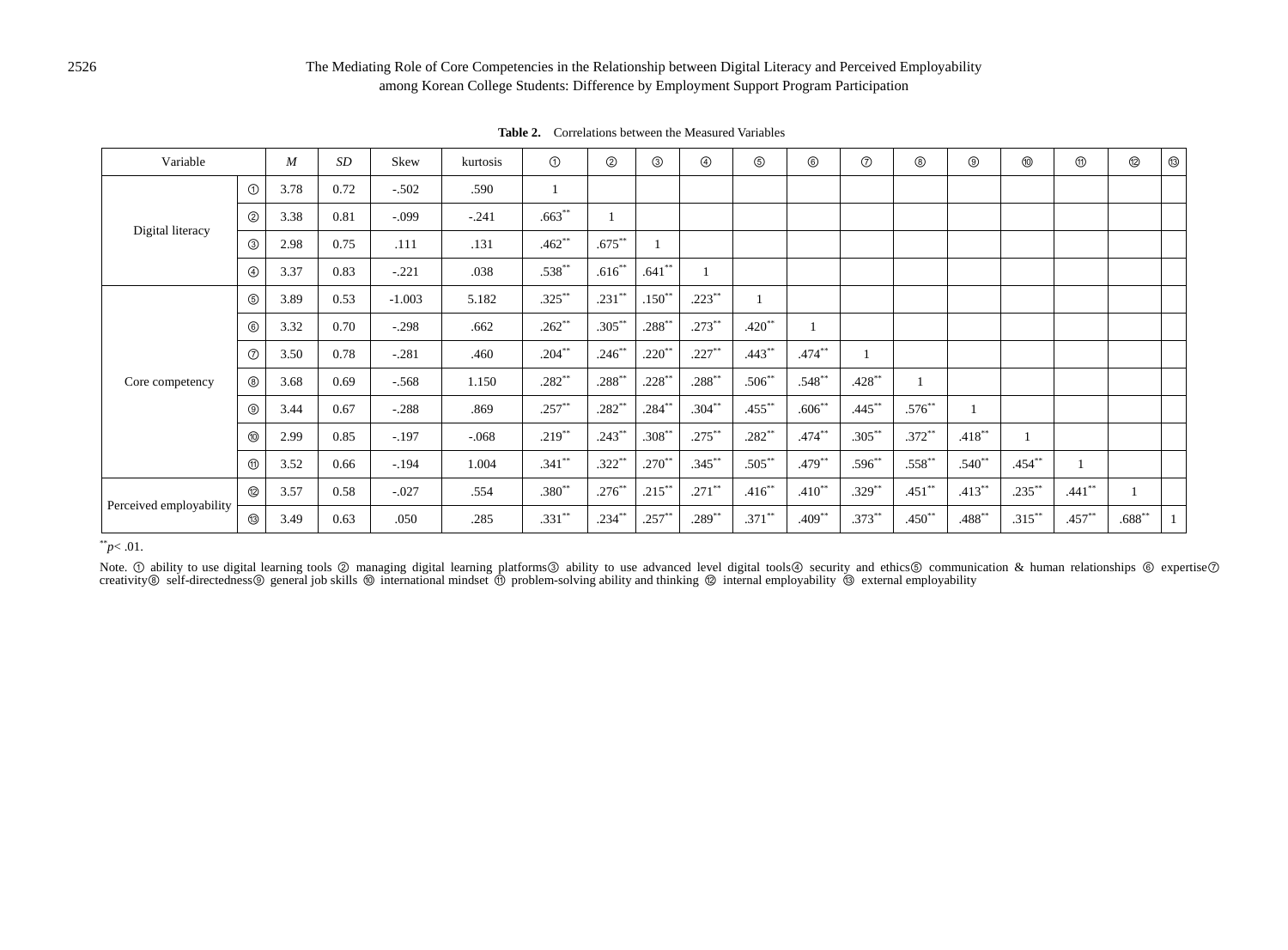#### **4.2. Testing the Measurement Model**

The measurement model needed to confirm that the latent variables were represented by observed variables and then assess the hypothesized structural model. Several indexes were calculated to evaluate the fit of the model to the data: the chi-square  $(\chi^2/df \leq 2.0$  suggests a good fit), the comparative fit index  $(CFI > 0.90)$ , the Tucker–Lewis index  $(TLI > 0.90)$ , the goodness-of-fit index  $(GFI > 0.90)$ , the root mean square error of approximation (RMSEA  $< 0.10$ ), and the standardized root mean square residual (SRMR  $< 0.05$ ). The measurement model showed good fit statistics for the latent variables, *χ*² (199) =899.945, *p* = 0.001, *χ*²/*df* =4.522, GFI = 0.92 SRMR= 0.038 CFI= 0.96 TLI = 0.94 and RMSEA= 0.07.

Construct validity was assessed by calculating standardized loadings and convergent validity for a measurement model. Standardized loadings are satisfactory when they are more than .05. Convergent validity was assessed by the conceptual reliability and the Average Variance Extracted (AVE) of the factors in the measurement model. Theoretically, if the conceptual reliability is 0.7 or more and AVE is 0.5 or more, the validity of the measurement model is satisfactory (Yu, 2012). Table 3 shows that all standardized loadings of the variables were significant ( $p < 0.001$ ; range 0.55–0.83 for each variable). The conceptual reliability for each variable was 0.919 for digital literacy, 0.924 for core competency, and 0.915 for employability. In addition, AVE has a validity of the measurement model with digital literacy of 0.739, core competency of 0.636, and employment potential of 0.843. In this regard, the construct validity of the measurement model was satisfactory.

| Table 3.<br>Convergent Validity of the Measurement Model |  |  |
|----------------------------------------------------------|--|--|
|----------------------------------------------------------|--|--|

| Latent variable                 | Measured<br>variable                              | Unstandardized<br>coefficients | Standardized<br>coefficients | Standard<br>error        | t value                 | Construct<br>reliability | <b>AVE</b> |
|---------------------------------|---------------------------------------------------|--------------------------------|------------------------------|--------------------------|-------------------------|--------------------------|------------|
|                                 | ability to use digital<br>learning tools          | 1.000                          | .779                         |                          |                         |                          |            |
| Digital literacy                | managing digital<br>learning platforms            | 1.208                          | .834                         | .050                     | $23.948^{\ast\ast\ast}$ |                          |            |
|                                 | ability to use<br>advanced level digital<br>tools | 1.102                          | .821                         | .053                     | $20.715^{\ast\ast\ast}$ | .919                     | .739       |
|                                 | security and ethics                               | 1.102                          | .742                         | .051                     | $21.701^{\ast\ast\ast}$ |                          |            |
|                                 | communication &<br>human relationship             | 1.538                          | .631                         | $\overline{\phantom{a}}$ |                         |                          |            |
|                                 | expertise                                         | 1.414                          | .734                         | .085                     | $18.069^{\ast\ast\ast}$ |                          |            |
|                                 | creativity                                        | 1.561                          | .606                         | .091                     | $15.460***$             |                          |            |
| Core<br>competency              | self-directedness                                 | 1.545                          | .749                         | .085                     | $18.340^{\ast\ast\ast}$ | .924                     | .636       |
|                                 | general job skills                                | 1.410                          | .765                         | .083                     | $18.624^{\ast\ast\ast}$ |                          |            |
|                                 | international mindset                             | 1.450                          | .551                         | .098                     | $14.376^{\ast\ast\ast}$ |                          |            |
|                                 | problem-solving<br>ability and thinking           | 1.402                          | .734                         | .080                     | $18.047^{\ast\ast\ast}$ |                          |            |
| Self-perceived<br>employability | internal employability                            | 1.000                          | .811                         |                          |                         |                          |            |
|                                 | external<br>employability                         | 1.128                          | .742                         | .053                     | $21.294***$             | .915                     | .843       |

\*\*\**p*< .001.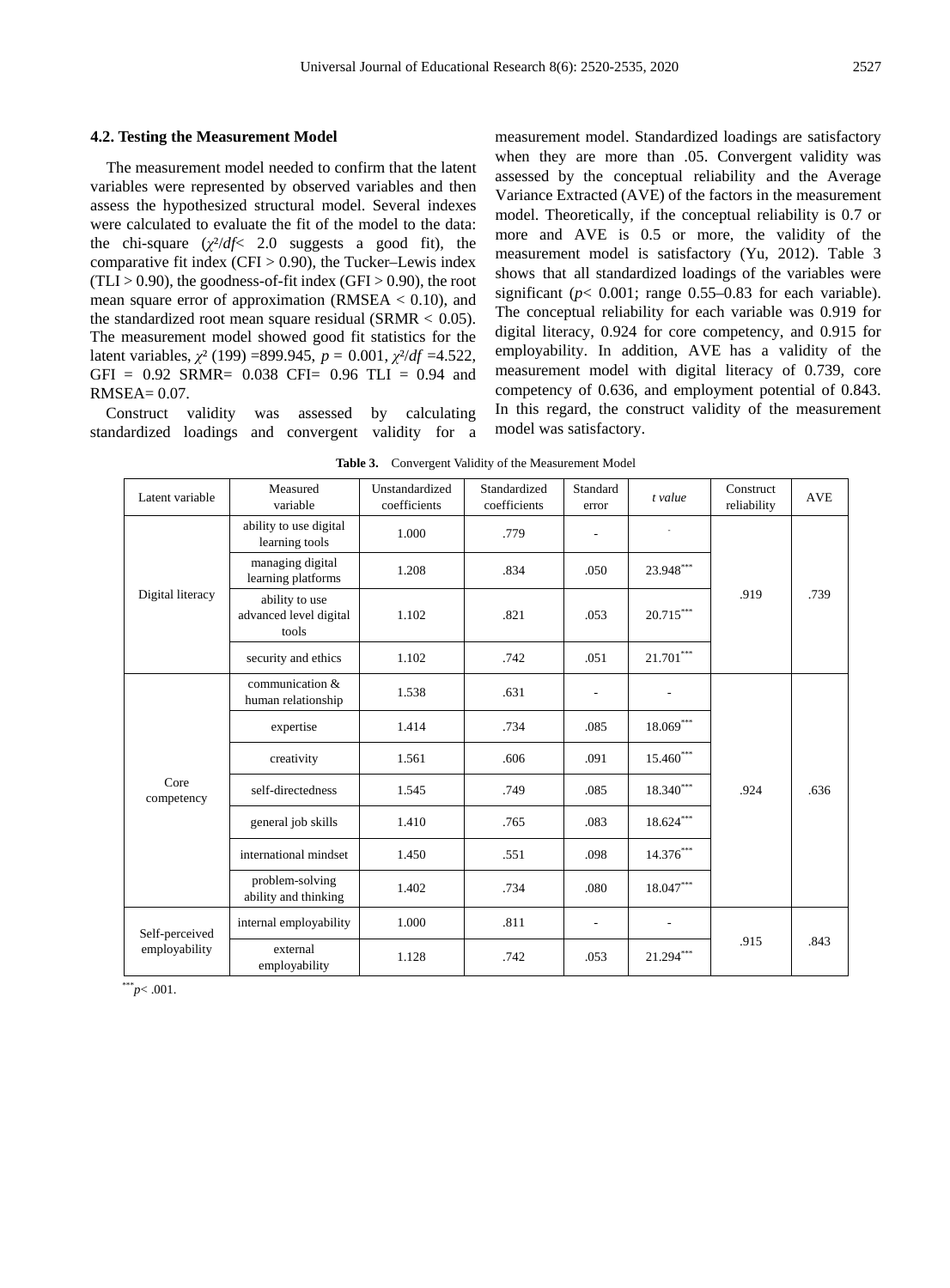2528 The Mediating Role of Core Competencies in the Relationship between Digital Literacy and Perceived Employability among Korean College Students: Difference by Employment Support Program Participation

#### **4.3. Testing the Structural Model**

To assess the structural model fit, the following indexes were calculated to evaluate the fit of the model to the data: chi-square (*χ*²/*df*< 2.0 suggests a good fit), the comparative fit index (CFI > 0.90), the Tucker–Lewis index (TLI > 0.90), the goodness-of-fit index  $(GFI > 0.90)$ , the root mean square error of approximation (RMSEA < .10), and the standardized root mean square residual (SRMR <.05). The structural model showed good fit statistics for the latent variables, *γ*<sup>2</sup>  $(57) = 246.946$ ,  $p = 0.001$ ,  $\chi^2/df = 4.332$ , GFI = 0.96, SRMR = 0.04, CFI = 0.97, TLI = 0.95, and RMSEA= 0.06. All the pathways for this model were significantly positive, as is represented in Figure 2. Figure 2 shows the direct path coefficient from digital literacy to core competency was significant ( $\beta$ =.474,  $p$ <.001), the direct path coefficient from digital literacy to perceived employability was significant ( $\beta$ =.114,  $p$ < .05), and the direct path coefficient from core competency to perceived employability was significant  $(\beta = .655, p < .001)$ .

The proportion of explained variance for the model presented by squared multiple correlations (SMC) was 22.4% for core competency and 51.3% for perceived employability

(Kline, 2005). The direct and indirect effects between pathways were presented in Table 4. In this study, the direct effect of digital literacy on employability is .114, but the indirect effect of digital literacy on employability through core competency is .310. This result shows that the indirect effect of core competency is greater than the direct effect of digital literacy on the employability. This result confirms that college students' perceived employability can be enhanced when core competencies play a mediating role in demonstrating digital literacy in conjunction with that perceived employability.

Bootstrapping was used to test for the significance of the mediating effect as suggested by Shrout and Bolger (2002). Bootstrapping shows the 95% confidence interval (CI) for the significance of mean indirect effect from the bootstrap results. If the CI does not include zero, the indirect effect is considered statistically significant at the 0.05 level. Table 5 shows that the results of bootstrapping analysis for the mediating effect of core competency on the relationship between digital literacy and perceived employability ( $b =$ 0.702, 95% CI: 0.540∼0.865) were significant, because zero is not included in the range.



**Figure 2.** Standardized β Coefficients of the Structural Model ( \* *p*< .05. \*\*\**p*< .001)

| Independent variable | Dependent variable      | Direct effect | Indirect effect          | Total effect | $SMC(R^2)$ |
|----------------------|-------------------------|---------------|--------------------------|--------------|------------|
| Digital literacy     | Core competency         | .474          | $\overline{\phantom{a}}$ | .474         | .224       |
| Digital literacy     | Perceived Employability | .114          | .310                     | .424         |            |
| Core competency      | Perceived Employability | .655          |                          | .655         | .513       |

**Table 4.** Effect Decomposition of the Structural Model

| Table 5. Bootstrapping Analysis for the Mediating Effect Test |  |
|---------------------------------------------------------------|--|
|---------------------------------------------------------------|--|

| Pathway                                                                    | Unstandardized<br>(b) | S.E. | 95% CI<br>(bias-corrected) |
|----------------------------------------------------------------------------|-----------------------|------|----------------------------|
| Digital literacy $\rightarrow$ Core competency $\rightarrow$ Employability | .702                  | .048 | $.540 \sim .865**$         |

 $*$  *p* < .01.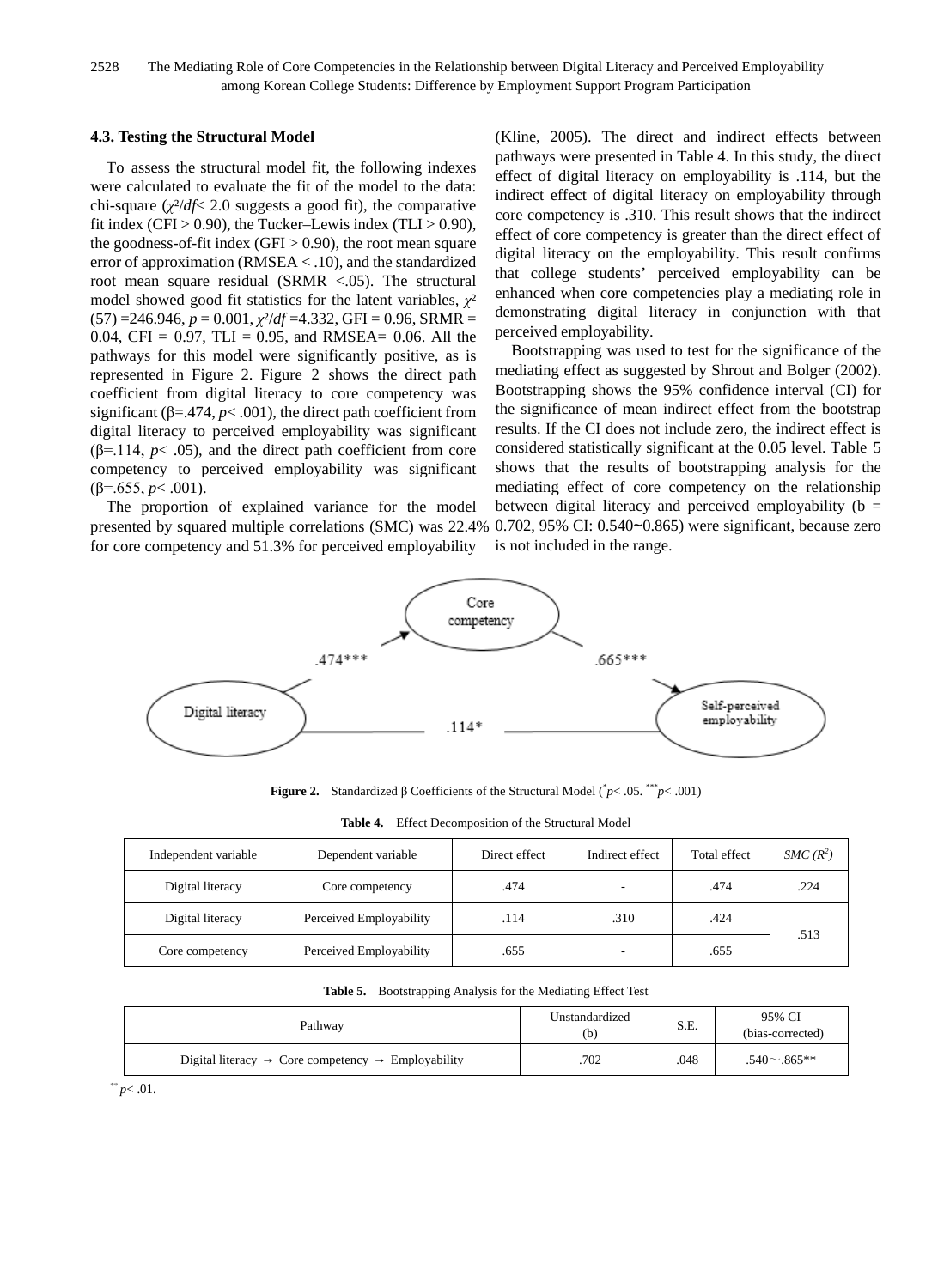#### **4.4. Group Difference Depending on Participation in an Employment Support Program**

The difference between groups by measured variables was analyzed before examining the differences in participation in the employment support program for all the paths between variables analyzed in this study. As shown in Table 6, the group differences were identified by an independent samples t-test. The mean for the participating group was higher than that for the nonparticipating group, which was statistically significant at the 0.001 level. This result implies that students who participate in employment support programs exhibit greater digital literacy, core competencies, and employability than non-participating students.

Multiple group path analysis assessed group differences by testing the structural parameters of equivalence between participants and non-participants in employment support programs, regarding whether the groups moderate the paths specified in the model (Kline, 2005). Assessing equivalence between groups involves testing sets of parameters in an increasingly restrictive manner through the hierarchical ordering of nested models, where each model constrains more parameters than the preceding model (Huh, 2013; Yu, 2012). The measurement equivalence was assessed by considering equal form, equal loadings (or measurement equivalence,  $\lambda$  constraint), equal intercepts (covariance equivalence, Φ constraint), and equal residual variance (residual variance equivalence, Θ constraint). Equal loadings were tested to determine whether factor loadings are equal across groups. Equal intercepts were assessed to determine whether the regression of observed scores for each factor provided intercepts equal across groups. Equal residual variances were measured to determine whether the residual variances of the observed scores not accounted for by the factors are equal across groups. The assessment consisted of five steps (equal form  $\rightarrow \lambda$  constraint  $\rightarrow \Phi$  constraint  $\rightarrow \lambda$ constraints,  $\Phi$  constraint  $\rightarrow \lambda$  constraints,  $\Phi$  constraint,  $\Theta$ constraint).

As shown in Table 7, multiple group confirmatory factor analysis was utilized to determine the measurement equivalence, indicating whether the constructs were being measured and were interpreted in a conceptually similar manner between the participating and nonparticipating groups. The result for Model 1 (unconstrained model) is  $\gamma$ 2 = 337.677, *df* = 122. Models 2, 3, and 4 were not statistically significant at the 0.05 significance level, and therefore the measurement equivalence of the two groups was accepted even though Model 5 was significant at the 0.05 level. It is likely to be accepted only if Models 1, 2, 3, 4 were not significant (Yu, 2012; Huh, 2013).

**Table 6.** Group Difference in Measured Variables

| Variable                |                  | N   | M    | SD  | t value     |  |
|-------------------------|------------------|-----|------|-----|-------------|--|
| Digital literacy        | Nonparticipating | 419 | 3.25 | .63 | $-4.020***$ |  |
|                         | Participating    | 497 | 3.42 | .65 |             |  |
| Core competency         | Nonparticipating | 419 | 3.48 | .48 | $-3.477***$ |  |
|                         | Participating    | 497 | 3.60 | .51 |             |  |
| Perceived employability | Nonparticipating | 419 | 3.45 | .58 | $-3.512***$ |  |
|                         | Participating    | 497 | 3.58 | .54 |             |  |

\*\*\**p*< .001.

**Table 7.** Multiple Group Confirmatory Factor Analysis to Determine Measurement Equivalence

|         | Model                                    | $\chi^2$ | df  | <b>GFI</b> | <b>CFI</b> | <b>RMSEA</b> | TLI  | $\Delta \chi^2$              | Decision |
|---------|------------------------------------------|----------|-----|------------|------------|--------------|------|------------------------------|----------|
| Model 1 | No constraint                            | 337.677  | 112 | .945       | .959       | .047         | .943 |                              |          |
| Model 2 | $\lambda$ constraint                     | 350.081  | 122 | .942       | .959       | .045         | .959 | $\Delta \chi^2(10) = 12.404$ | accept   |
| Model 3 | $\Phi$ constraint                        | 347.979  | 118 | .943       | .959       | .046         | .959 | $\Delta \chi^2(6)=10.302$    | accept   |
| Model 4 | $\lambda$ , $\Phi$ constraint            | 362.408  | 128 | .941       | .958       | .045         | .958 | $\Delta \chi^2(16) = 24.731$ | accept   |
| Model 5 | $\lambda$ , $\Phi$ , $\Theta$ constraint | 399.483  | 147 | .934       | .954       | .043         | .954 | $\Delta \chi^2(35)=61.806$   | rejected |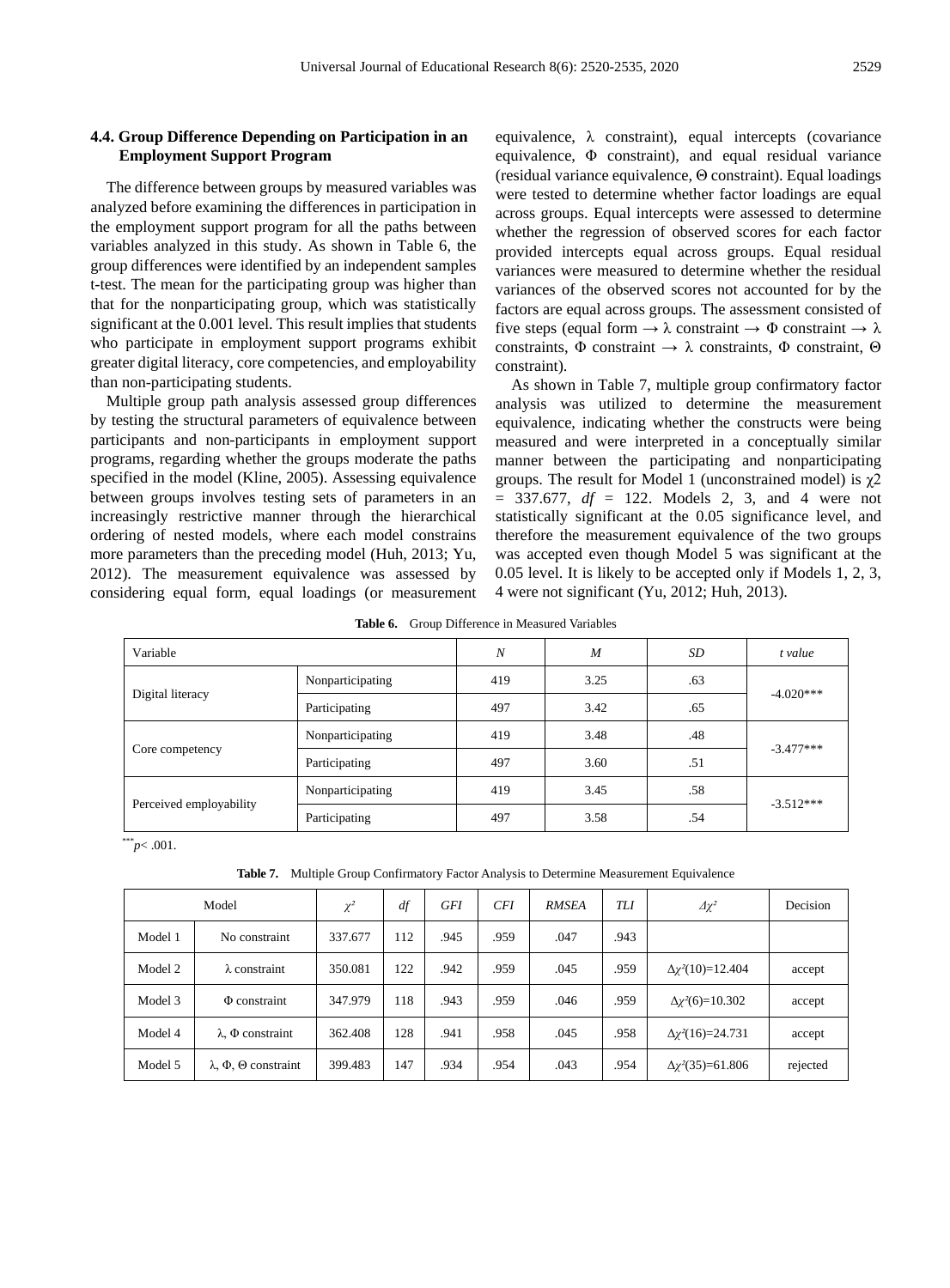Table 8 shows the results of verifying *Δχ²,* the difference of  $\chi^2$  by analyzing the multi-group structure equation model to verify the difference in all paths among digital literacy, core competencies, and perceived employability, depending on program participation.

Table 9 shows the results of verifying the difference in  $\chi^2$ by analyzing the multi-group structure equation model to verify the differences in all paths among digital literacy, core competencies, and perceived employability according to participation in employment support programs. After constraining each path,  $\Delta \chi^2$  referring to the differences in  $\chi^2$ between the two groups were analyzed. If  $\Delta \chi^2$  is above 3.86, the path is significant at the 0.05 level, and there is a difference between the two groups. Table 7 showed that path of digital literacy to perceived employability, according to participation in employment support programs, was 3.95, significant at the 0.05 level and there is a difference between the participating and nonparticipating groups.

As shown in Table 10, for the program participation group, all paths were significant, while for the nonparticipating group, the path from digital literacy to employability was not significant in digital literacy. This result implies that college students who participate in employment support programs gain a positive effect from digital literacy on their perceived employability; moreover, it suggests that the direct effect can be higher through the mediation of core competencies. Non-participating students, on the other hand, need core competencies, as shown in the fact that the direct path was not significant and the paths mediating through core competencies are significant. This result indicates that non-participating students can improve their employability by developing core competencies in digital devices and information use.

**Table 8.** Model Comparison of Verifying the Path Differences According to Program Participation

|         | Model                                    | $\chi^2$ | df  | <b>GFI</b> | <b>CFI</b> | <b>RMSEA</b> | TLI  | $\Delta \chi^2$              | Decision |
|---------|------------------------------------------|----------|-----|------------|------------|--------------|------|------------------------------|----------|
| Model 1 | unconstrained                            | 332.896  | 112 | .946       | .960       | .046         | .945 |                              |          |
| Model 2 | $\lambda$ constraint                     | 345.910  | 122 | .944       | .960       | .045         | .948 | $\Delta \chi^2(10) = 13.014$ | accept   |
| Model 3 | $\Phi$ constraint                        | 355.044  | 127 | .943       | .959       | .045         | .948 | $\Delta \chi^2(13)=22.148$   | accept   |
| Model 4 | $\lambda$ , $\Phi$ constraint            | 355.487  | 128 | .943       | .959       | .045         | .949 | $\Delta \chi^2(14)=22.591$   | accept   |
| Model 5 | $\lambda$ , $\Phi$ , $\Theta$ constraint | 404.457  | 148 | .934       | .954       | .044         | .951 | $\Delta \chi^2(34)=71.676$   | rejected |

| <b>Rapic 2.</b> Fain Constraints According to Frogram Family pation |          |     |                 |                 |  |  |  |  |  |
|---------------------------------------------------------------------|----------|-----|-----------------|-----------------|--|--|--|--|--|
| Path constraints                                                    | $\chi^2$ | df  | $\Delta \chi^2$ | Decision        |  |  |  |  |  |
| Unconstrained                                                       | 332.896  | 112 |                 |                 |  |  |  |  |  |
| Digital Literacy $\rightarrow$ Core Competencies                    | 332.983  | 113 | 0.087           | Not significant |  |  |  |  |  |
| Digital Literacy $\rightarrow$ Perceived Employability              | 336.845  | 113 | 3.949           | significant     |  |  |  |  |  |
| Core Competencies $\rightarrow$ Perceived Employability             | 334.488  | 113 | 1.592           | Not significant |  |  |  |  |  |

**Table 9.** Path Constraints According to Program Participation

|  | Table 10. Path Coefficient According to Participation in Employment Support Programs |  |  |  |  |  |
|--|--------------------------------------------------------------------------------------|--|--|--|--|--|
|--|--------------------------------------------------------------------------------------|--|--|--|--|--|

|                                                         | Participants                |             | Non-participants            |             |  |
|---------------------------------------------------------|-----------------------------|-------------|-----------------------------|-------------|--|
| pathway                                                 | Standardized<br>coefficient | C.R.        | Standardized<br>coefficient | C.R.        |  |
| Digital Literacy $\rightarrow$ Core Competencies        | .459                        | 9.328***    | .435                        | $7.861***$  |  |
| Digital Literacy $\rightarrow$ Perceived Employability  | .216                        | $4.445***$  | .068                        | 1.343       |  |
| Core Competencies $\rightarrow$ Perceived Employability | .532                        | $10.160***$ | .681                        | $10.512***$ |  |

 $*^{**}p<.001$ .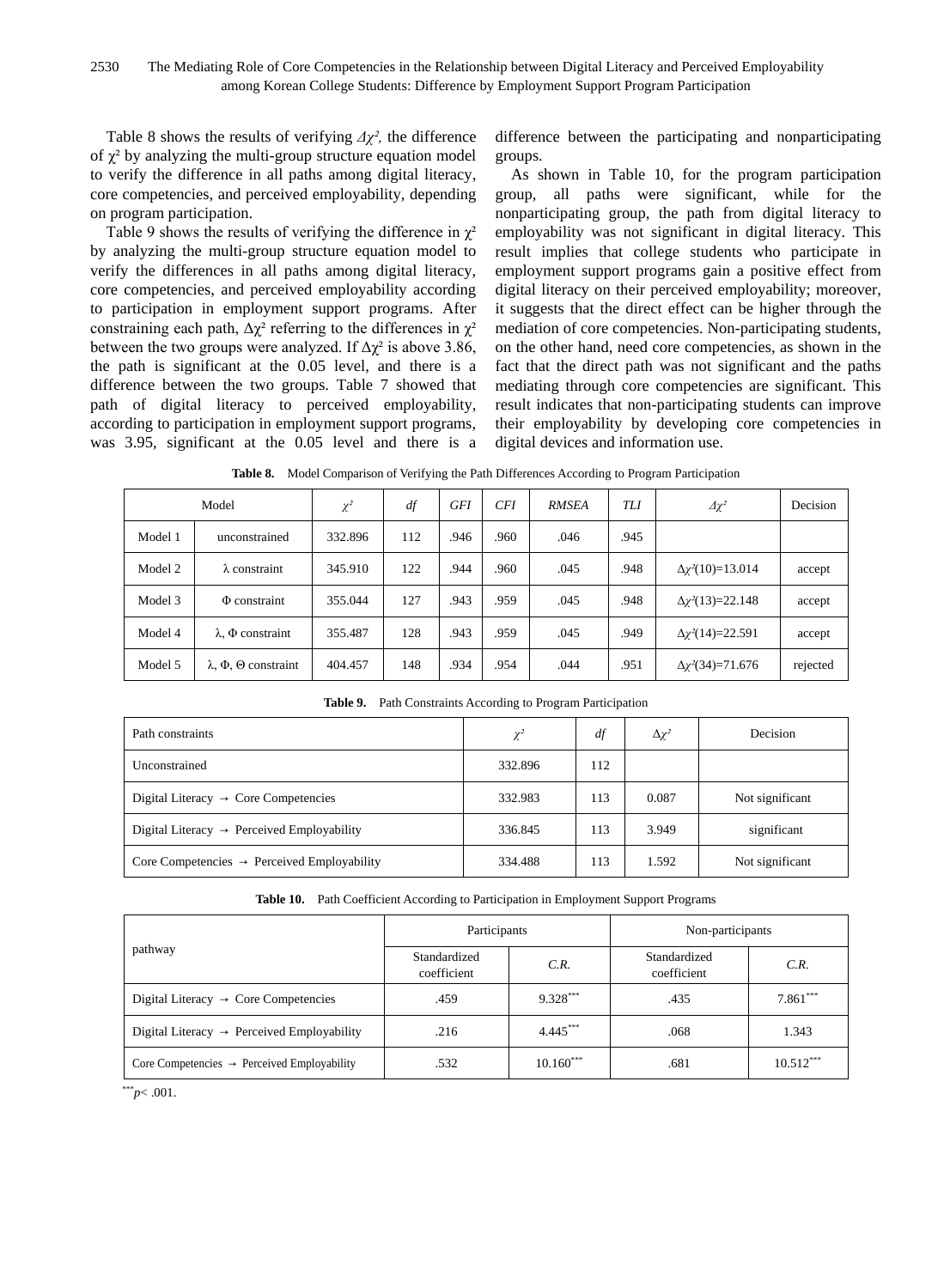## **5. Discussion and Conclusions**

This study examined the influence of digital literacy on perceived employability as mediated by core competencies to the extent that students participate in employment support programs.

The study found that digital literacy had a positive influence on perceived employability (*H 1*). The result is consistent with prior research showing that the use of digital technologies and information can help college students improve perceived employability in obtaining and maintaining the digitalized, robotized, and automatized future jobs (Garrido et al., 2012; Senior & Cubbidge, 2010; Yen, 2012). This result implies that in the era of the Fourth Industrial Revolution, college students can improve their perceived employability when they are capable of effectively utilizing digital tools, technologies, and applications such as AI, IOT, robots, and software. It also suggests that appropriate communication and social participation can be enhanced through appropriate information gathering, analysis, and expression using big data and information.

This study has found that core competencies mediate the relationship between digital literacy and perceived employability (*H2*). This means that college students' perceived employability may be enhanced by core competencies facilitating or triggering the effective use of digital technologies and information (Ala-Mutka, 2011; Ferrari, 2012; Gallarado-Eschenique et al., 2015). Also, this is consistent with prior studies showing that critical thinking, cognitive skills, collaboration, and interpersonal relationship lead to the effective use of social media and effective performance in online team activities (Erkens, Kirschner, & Kanselaar, 2009; Puijenbroek et al., 2014). In this respect, the significance of this study lies in the fact that it verifies the mediating role of core competencies in relation to digital literacy and perceived employability, which has not been accomplished because few empirical studies have examined this subject in Korea and elsewhere.

This study has verified that a difference exists in the mediating role of core competencies in the relationship between digital literacy and perceived employability depending on participation in employment support programs (*H 3*). This result implies that college students who participate in employment support can see greater direct effects through the mediation of core competencies; non-participating students, on the other hand, need to improve their employability by developing core competencies needed for using digital technologies and information use. The direct path was not significant, and the paths mediating through core competencies were significant. Also, it is significant in its verification of the empirical evidence that employment support programs provide the core competencies necessary for success in the digital-based employment environment, thereby reciprocally improving college students' perceived employability.

In conclusion, this study found both that digital literacy

had a positive influence upon perceived employability and that core competencies mediated the relationship between digital literacy and perceived employability. Furthermore, this study verified that differences exist among all paths depending on participation in employment support programs

## **6. Suggestions**

These results provide some implications for both future follow-up research and necessary changes in the educational practices of higher education institutions. Concerning the future follow-up research, the lack of previous research and the academic inconsistency render this study insufficient in its exploration of the effects of sub-variables of digital literacy and core competence on perceived employability, particularly with respect to the reason why core competencies facilitate digital literacy and perceived employability. Thus, it is inevitable to conduct an in-depth and logical literature review in order to delve into the influence of digital literacy on core competencies as well as to explore the differences in the definition, characteristics, and components of digital literacy and core competencies.

This study utilized a correlational research design to investigate the correlation and effect between variables through a questionnaire survey. Also, this study conducted its investigation using convenience sampling. However, there are some limitations in this study. First, only self-report measures were used. Second, only participants where a mixture of students involved in several programs were surveyed. Third, the survey was only ex-post, while predictors were assessed before the intervention. In this respect, it is not certain whether, in the context of colleges' teaching and learning, core competencies can be improved by using a variety of digital technologies in the classroom and whether the cultivated competencies were derived from lectures or support programs in colleges. It is necessary for future studies to use experimental and quasi-experimental research, that is, ex ante and ex post [analysis,](https://endic.naver.com/enkrEntry.nhn?entryId=e425d6e2aafe4c90804552f353cf39b0&query=%EC%82%AC%EC%A0%84-%EC%82%AC%ED%9B%84+%EA%B2%80%EC%82%AC) to verify the effects of the competence-based, technology-enhanced programs and teaching methods for enhancing perceived employability in the digital-enhanced classrooms or in a digitalized learning conditions and contexts of learners' individual learning and task performance out of their classroom.

Because of its exploration of the causal relationship, this study did not conduct group comparisons in the learners' backgrounds and characteristics. It would be necessary to investigate effect difference of the measured variables in the demographic backgrounds such as gender, major, school types (2 year/4 year), region (city/rural), the digital literacy level, and the profiles in core competency as well as to identify the effect of the learners' characteristics such as digital literacy levels, learning styles, learning strategies, self-efficacy in relation to digital literacy and perceived employability.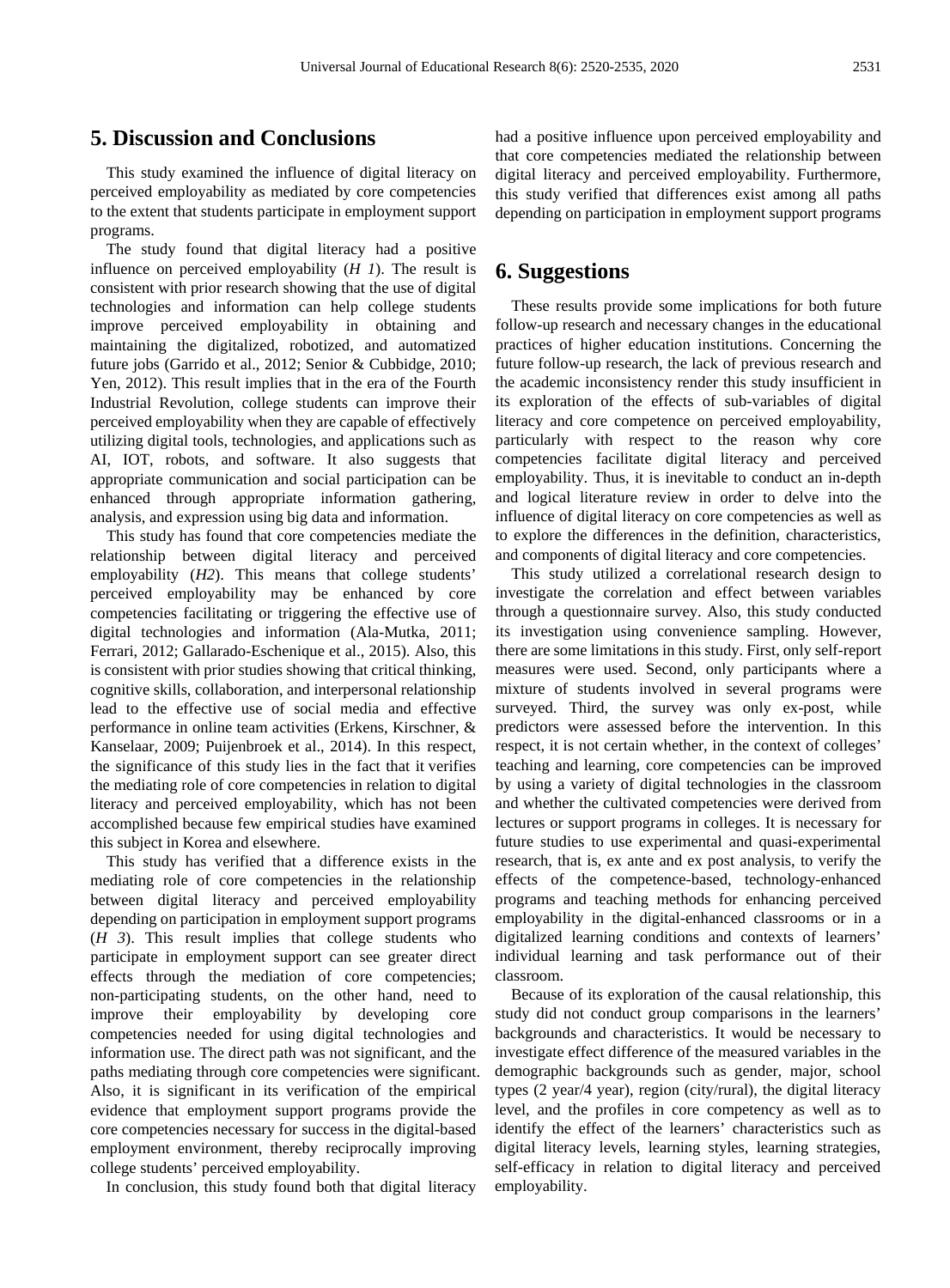There is a need to conduct qualitative studies to derive the qualitative attributes and experiences of which and how college students are using digital technologies and core competencies in the classroom and individual learning and how digital technologies are acting as learning tools and strategies to improve core competencies related with perceived employability. Additionally, it is necessary to explore the success or barrier factors through qualitative case analysis, such as focus group interviews or behavioral event interviews of distinguished graduates exhibiting high digital literacy, core competencies, and perceived employability.

As far as college education practices are concerned, this study suggests that colleges need to provide their students with competency-based, employment-enhanced curricula and programs for improving their perceived employability. The reason is that this study confirmed that self-perceived employability of college students is likely to be higher when core competencies facilitate digital literacy. Thus, colleges need to reorganize the competence-enriched curriculum in order to cultivate the creative problem-solving, communication, and creativity needed in digitalized industries and jobs of the future. Also, teaching and learning in college classrooms will need to utilize tools such as digitalized simulation, problem-based learning, flipped learning, SNS-based discussions, and robot-based programming. Furthermore, colleges not only need to provide nonparticipating students with authentic employment-enhanced scenarios and experiences using digital technologies such as holograms, virtual reality, augmented reality, and 3D printing within their classrooms but they also need to tailor competence-centered education on the basis of majors, grades, and employment fields. Additionally, a college can utilize big data to benefit its students not only by aiding in the job search and in employment preparation; it can also build digitally driven quality assurance and continuous improvement through employability data monitoring and student learning analytics. Finally, it is possible to help students to become aware of the job skills required by employers, to provide real-time feedback on resumes and self-introduction letters by using AI and robot programs, and to provide real interview practice by using holograms and VR.

# **REFERENCES**

- [1] Adams, C. J. (2013). 'Soft skills' seen as key element for higher Ed many teens lack crucial life skills like resiliency, grit, and the ability to communicate and advocate, and that's hurting college-completion rates. Education Digest, 78(6), 18-22.
- [2] Ala-Mutka, K. (2011). Mapping digital competence: Towards a conceptual understanding. Retrieved Jan 26, 2016 from http://ftp.jrc.es/EURdoc/JRC67075\_TN.pdf.
- [3] Akkermans, J., Brenninkmeijer, V., Schaufeli, W. B., & Blonk,

R. W. (2015). It's all about careerskills: Effectiveness of a career development intervention for young employees. Human Resource Management, 54(4), 533-551.

- [4] Ananiadou, K., & Claro, M. (2009). 21st century skills and competences for new millennium learner in OECD countries. Paris: OECD.
- [5] Bawden, D. (2001). Information and digital literacies: a review of concepts. Journal of Documentation, 57(2), 218-259.
- [6] Billing, D. (2007). Teaching for transfer of core/key skills in higher education: Cognitive skills. Higher Education, 53(4), 483-516.
- [7] Boyatzis, R. E. (2008). Competencies in the 21st century. Journal of Management Development, 27, 5–12.
- [8] Boyatzis, R. E. (2009). Competencies as a behavioral approach to emotional intelligence. Journal of Management Development, 28(9), 749-770.
- [9] Boyatzis, R. E., & Saatcioglu, A. (2008). A 20-year view of trying to develop emotional, social and cognitive intelligence competencies in graduate management education. Journal of Management Development, 27(1), 92-108.
- [10] Brammar, L., & Chatterton, P. (2014). Technology for employability: HE case studies (University of London). Retrieved March 5, 2018 from http://repository.jisc.ac.uk/63 61/3/UoL-case-study.pdf
- [11] Chae, C. (2016a). Major matching employment analysis of college graduates. Retrieved February 25, 2018 from http://www.krivet.re.kr/ku/da/kuBDCVw.jsp?pgn=6&gk=A LL&gv=&gn=G7-E520160001.
- [12] Chae, C. (2016b). The reality and policy task of college students' graduation delay. KRIVET Issue Brief, 108, Retrieved February 25, 2018 from http://www.krivet.re.kr/ku /da/kuBDCVw.jsp?pgn=1&gk=ALL&gv=채창균&gn=G7-E 520160018.
- [13] Chatterton, P., & Rebbeck, G. (2015). Technology for employability: Study into the role of technology in developing student employability. Retrieved March 5, 2018 fromhttp://repository.jisc.ac.uk/6249/3/Technology\_for\_emp loyability\_-\_full\_report.PDF
- [14] Choi, I. S., & Shin, E. (2016). An empirical study of the determinants of successful job seeking of college students: Focusing on impacts of job education programs. Journal of Korean Economic Development, 23(1), 23-49.
- [15] Chung, M. K., & Kim, S. R. (2013). The mediation effect of career goal setting and career preparation behavior on relation of university's career development programs and employment. The Korea Educational Review, 19(2), 123-144.
- [16] Dabbagh, N., & Kitsantas, A. (2012). Personal Learning Environments, social media, and self-regulated learning: A natural formula for connecting formal and informal learning. The Internet and higher Education, 15(1), 3-8.
- [17] De Cuyper, N., Mäkikangas, A., Kinnunen, U., Mauno, S., & Witte, H. D. (2012). Cross - lagged associations between perceived external employability, job insecurity, and exhaustion: Testing gain and loss spirals according to the conservation of resources theory. Journal of Organizational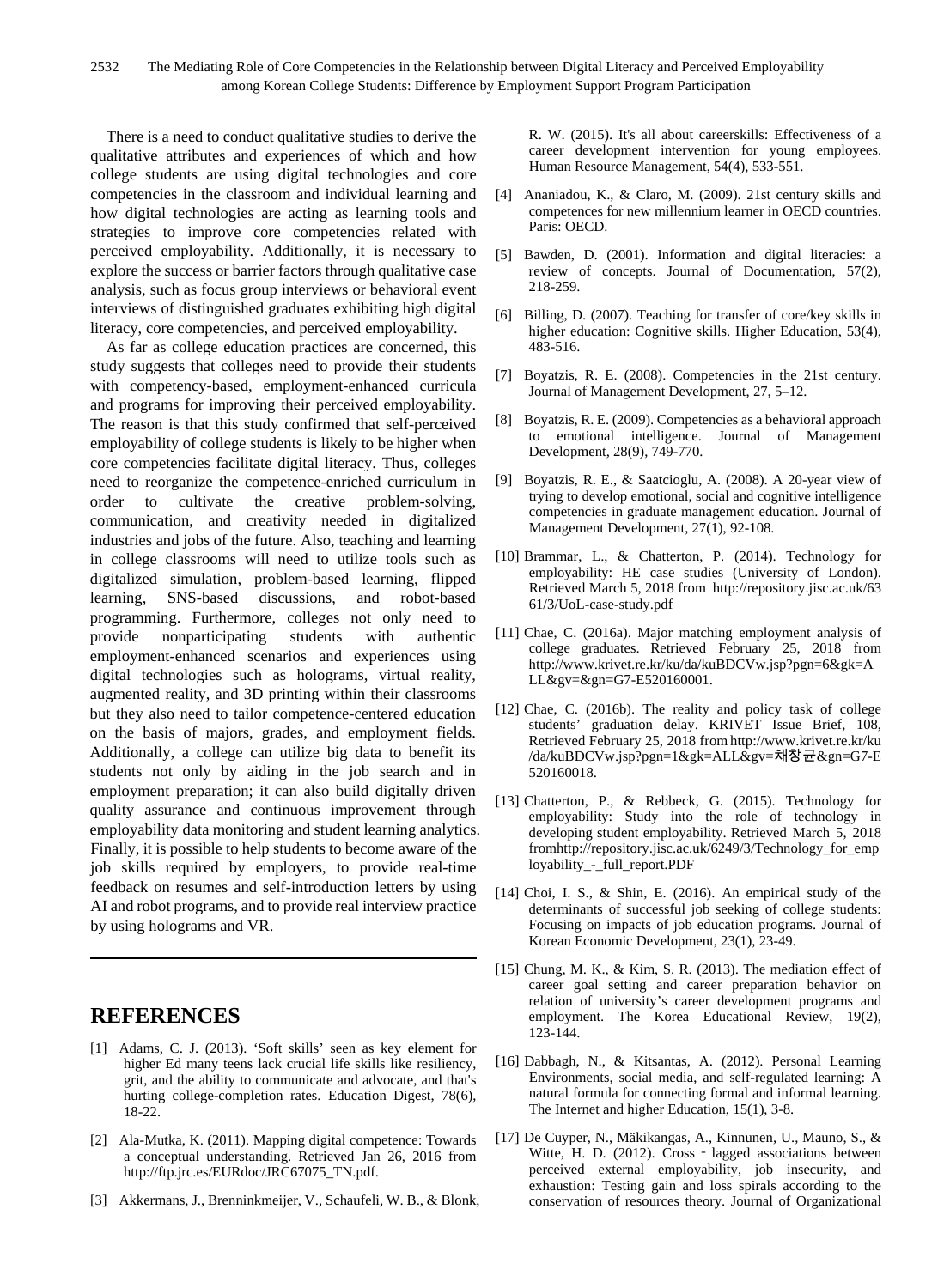Behavior, 33(6), 770-788.

- [18] De Vos, A., De Hauw, S., & Van der Heijden, B. I. (2011). Competency development and career success: The mediating role of employability. Journal of Vocational Behavior, 79(2), 438-447.
- [19] Eshet-Alkalai, Y., & Chajut, E. (2009). Changes over time in digital literacy.Cyber Psychology & Behavior, 12(6), 713-715.
- [20] Etikan, I., Musa, S. A., & Alkassim, R. S. (2016). Comparison of convenience sampling and purposive sampling. American Journal of Theoretical and Applied Statistics, 5(1), 1-4.
- [21] Farrokhi, F., & Mahmoudi-Hamidabad, A. (2012). Rethinking convenience sampling: Defining quality criteria. Theory and Practice in Language Studies, 2(4), 784.
- [22] Ferrari, A. (2012). Digital competence in practice: An analysis of frameworks. Retrieved Jan 26, 2015 from http://jiscdesign studio.pbworks.com/w/file/fetch/55823162/FinalCSReport\_ PDFPARAWEB.pdf
- [23] Finch, D. J., Hamilton, L. K., Baldwin, R., & Zehner, M. (2013). An exploratory study of factors affecting undergraduate employability. Education &Training, 55(7), 681-704.
- [24] Forrier, A., & Sels, L. (2003). The concept employability: A complex mosaic. International Journal of Human Resources Development and Management, 3(2), 102-124.
- [25] Forrier, A., Verbruggen, M., & De Cuyper, N. (2015). Integrating different notions of employability in a dynamic chain: The relationship between job transitions, movement capital and perceived employability. Journal of Vocational Behavior, 89, 56-64.
- [26] Fraenkel, J. R., Wallen, N. E., & Hyun, H. H. (1993). How to design and evaluate research in education (Vol. 7). New York: McGraw-Hill.
- [27] Fugate, M., Kinicki, A. J., & Ashforth, B. E. (2004). Employability: A psycho-social construct, its dimensions, and applications. Journal of Vocational Behavior, 65(1), 14-38.
- [28] Gallarado-Echenique, E. E., de Oliveira, J. M., Marques, & L., & Esteve-Mon, F. (2015). Digital competence in the knowledge society. Journal of Online Learning and Teaching, 11(1), 1-16.
- [29] Gardner, H. & Davis, K. (2013). The App generation: How today's youth navigate identity, intimacy, and imagination in a digital world. New Haven, CT: Yale University Press.
- [30] Garner, P. W. (2010). Emotional Competence and its influences on teaching and learning. Educational Psychology Review, 22(3), 297-321.
- [31] Garrido, M., Sullivan, J., & Gordon, A. (2012). Understanding the links between ICT skills training and employability: An analytical framework. Information Technologies & International Development, 8(2), 17-32.
- [32] Gilster (1997). Digital literacy. New York: Wiley.
- [33] Hatlevik, O. E., & Christophersen, K. A. (2013). Digital competence at the beginning of upper secondary school:

Identifying factors explaining digital inclusion. Computers & Education, 63, 240-247.

- [34] Huh, J. (2013). Easy AMOS structural equation modeling. Seoul: Hannare.
- [35] Janssen, J., Erkens, G., Kirschner, P. A., & Kanselaar, G. (2009). Influence of group member familiarity on online collaborative learning. Computers in Human Behavior, 25(1), 161-170.
- [36] Järvelä, S., & Järvenoja, H. (2011). Socially constructed self-regulated learning and motivation regulation in collaborative learning groups. Teachers College Record, 113(2), 350-374.
- [37] Jones, A., & Issroff, K. (2005). Learning technologies: Affective and social issues in computer-supported collaborative learning. Computers & Education, 44(4), 395-408.
- [38] Kilduff, S., Skerrett-Byrne, D., & Hack, C. (2014). An open educational resource to develop digital literacy skills for employability in the life and health sciences through a staff-student partnership Retrieved March 5, 2018 from https://www.heacademy.ac.uk/knowledge-hub/open-educatio nal-resource-develop-digital-literacy-skills-employability-lif e-and
- [39] Kim, S. (2017). Analysis about the initial process of learning transfer in computational thinking education. The Journal of Korean Association of Computer Education, 20(6), 61-69.
- [40] Kim, W. (2017). A study on the recognition of freshman on computational thinking as essential course. Culture and Convergence, 39(6), 141-170.
- [41] Kim, Y., Chung, J., Lee, C., & Yi, Y. (2010). An analysis on undergraduate students' perception of core competencies and educational needs. Korea Educational Methodology Studies, 38(2), 59-79.
- [42] Kline, R. B. (2005). Principles and practice of structural equation modeling (2nd ed.). New York: Guilford Press.
- [43] Knight, S. (2011). Digital literacy can boost employability and improve student experience. Retrieved March 5, 2018 from https://www.theguardian.com/higher-education-networ k/blog/2011/dec/15/digital-literacy-employability-student-ex perience.
- [44] Koltay, T. (2011). The media and the literacies: Media literacy, information literacy, digital literacy. Media, Culture & Society, 33(2), 211-221.
- [45] Korea Research Institute for Vocational Education & Training (KRIVET) (2018). Human resources development indicators in Korea. Retrieved August 3, 2018 from http://www.krivet.r e.kr/ku/da/kuBBAVw.jsp?gn=E1-E120183266.
- [46] KRIVET (2019). Korea Collegiate Essential Skills Assessment. Retrieved May 16, 2019 from https://www.kces a.re.kr/index.do
- [47] Lee, E. (2015). The relationship among satisfaction of college education, major–job matching, work utilization and wages of major knowledge. Retrieved March 5, 2018 fromhttp://www .krivet.re.kr/ku/da/kuBDCVw.jsp?pgn=7&gk=ALL&gv=&g n=G7-E520150016
- [48] Lee, S. W. Y., & Tsai, C. C. (2011). Students' perceptions of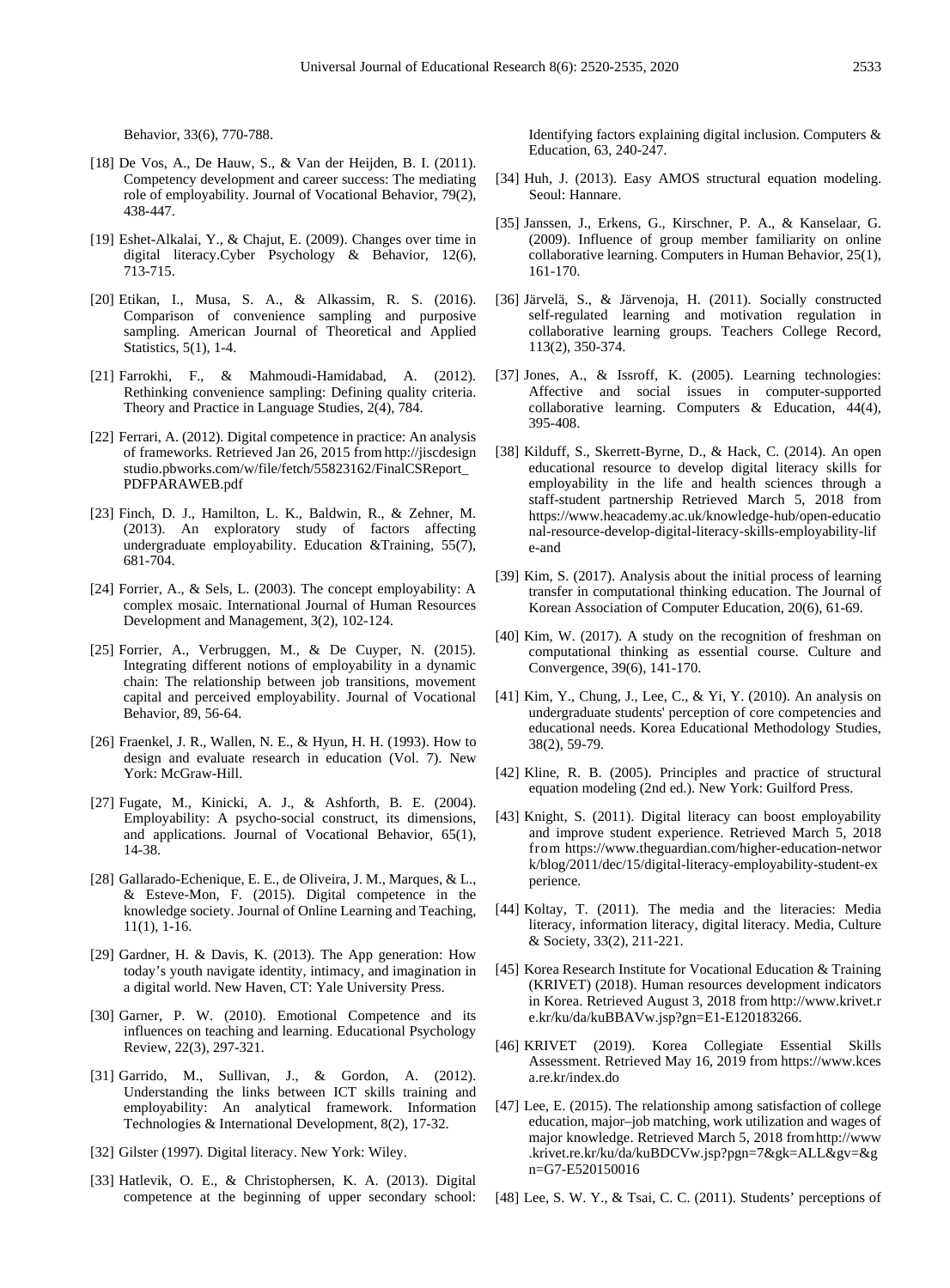2534 The Mediating Role of Core Competencies in the Relationship between Digital Literacy and Perceived Employability among Korean College Students: Difference by Employment Support Program Participation

collaboration, self-regulated learning, and information seeking in the context of Internet-based learning and traditional learning. Computers in Human Behavior, 27(2), 905-914.

- [49] Martin, A., & Grudziecki, J. (2006). DigEuLit: concepts and tools for digitalliteracy development. Innovation in Teaching and Learning in Information and Computer Sciences, 5(4), 249-267.
- [50] Ministry of Science and ICT (2017). Sharing and spreading software education http://www.msit.go.kr/web/msipContents/contentsView.do?c ateId=mssw315&artId=1323719
- [51] Moon, S., Choi, K., & Lim, S. (2014). Influence of college career support on helping market and its results. Journal of Korean HRD Research, 9(2), 27-50.
- [52] Organization for Economic Cooperation Development (2005). The definition and selection of key competencies. Retrieved May 16, 2019 from https://www.oecd.org/pisa/35070367.pdf
- [53] Oh, H. (2015). The situation and task of Kangaroo youth. Retrieved March, 2, 2019 from http://www.krivet.re.kr/ku/da /kuBDCVw.jsp?pgn=7&gk=ALL&gv=&gn=G7-E52015001 5
- [54] Okay-Somerville, B., & Scholarios, D. (2017). Position, possession or process? Understanding objective and<br>subjective employability during university-to-work university-to-work transitions. Studies in Higher Education, 42(7), 1275-1291.
- [55] Ozdamar-Keskin, N., Ozata, F. Z., Banar, K., & Royle, K. (2015). Examining digital literacy competences and learning habits of open and distance learners. Contemporary Educational Technology, 6(1), 74-90.
- [56] Park, G., & Choi, Y. (2018). Exploratory study on the direction of software education for the non-major undergraduate students", Journal of Education & Culture, 24(4), 273-292.
- [57] Pink, D. (2006). A whole new mind: Why right-brainers will rule the future. New York: Riverhead Books.
- [58] Pinto, L. H., & Ramalheira, D. C. (2017). Perceived employability of business graduates: The effect of academic performance and extracurricular activities. Journal of Vocational Behavior, 99, 165-178.
- [59] Pirzada, K., & Khan, F. N. (2013). Measuring relationship between digital skills and employability. European Journal of Business and Management, 5(24), 124-133.
- [60] Puijenbroek, T., Poell, R. F., Kroon, B, & Timmerman, V. (2014). The effect of social media use on work-related learning. Journal of Computer Assisted Learning, 30, 159– 172.
- [61] Rao, M. S. (2014). Enhancing employability in engineering and management students through soft skills. Industrial and Commercial Training, 46(1), 42-48.
- [62] Robles, M. M. (2012). Executive perceptions of the top 10 soft skills needed in today's workplace. Business Communication Quarterly, 75(4), 453-465.
- [63] Rothwell, A., & Arnold, J. (2007). Self-perceived employability: development and validation of a scale. Personnel Review, 36(1), 23-41.
- [64] Rothwell, A., Herbert, I., & Rothwell, F. (2008).

Self-perceived employability: Construction and initial validation of a scale for university students. Journal of Vocational Behavior, 73(1), 1-12.

- [65] Rothwell, A., Jewell, S., & Hardie, M. (2009). Self-perceived employability: Investigating the responses of post-graduate students. Journal of Vocational Behavior, 75(2), 152-161.
- [66] Schwab, K. (2016). The fourth industrial revolution. Geneva, Switzerland: World Economic Forum.
- [67] Senior, C. & Cubbidge. (2010). Enhancing employability in the ME generation. Education+Training, 52(6/7), 445-449.
- [68] Seo, H. & Kim, B. (2016). Analysis on structural relation among employment supporting program, university educational satisfaction, job satisfaction and job match. Korean Journal of Educational Administration, 34(3), 51-75.
- [69] Shah, R. J., & Srivastava, N. (2014). A study on factors affecting employability skills of management students. International Journal of Management and Development Studies, 3(2), 17-24.
- [70] Shin, H. S., Nam, S., & Min, B. C. (2013). Evaluating the effectiveness of universities' employment support programs on employment status. The Journal of Economics and Finance of Education, 22(1), 211-235.
- [71] Shrout, P. E., & Bolger, N. (2002). Mediation in experimental and nonexperimental studies: New procedures and recommendations. Psychological Methods,  $7,422-445$ .
- [72] Solomon, G., & Schrum, L. (2007). Web 2.0: New tools, new schools. Eugene, OR: International Society for Technology in Education.
- [73] The Ministry of Education (2018). Leading innovative university to the Fourth Industrial Revolution. Retrieved March 5, 2018 fromhttp://www.moe.go.kr/boardCnts/view.d o?boardID=294&boardSeq=73088&lev=0&searchType=null &statusYN=C&page=8&s=moe&m=0503&opType=N
- [74] Van Der Heijde, C. M., & Van Der Heijden, B. I. (2006). A competence - based and multidimensional operationalization and measurement of employability. Human Resource Management: Published in Cooperation with the School of Business Administration, The University of Michigan and in alliance with the Society of Human Resources Management, 45(3), 449-476.
- [75] Vanhercke, D., De Cuyper, N., Peeters, E., & De Witte, H. (2014). Defining perceived employability: a psychological approach. Personnel Review, 43(4), 592-605.
- [76] Vrana, R. (2016). Digital literacy as a boost factor in employability of students. In European Conference on Information Literacy (pp. 169-178). Springer, Cham.
- [77] Wang, N., Young, T., Wihite, S. C., & Marczykm G. (2011). Assessing students' emotional competence in higher education: Development and validation of the Widener Emotional Learning Scale. Journal of Psychoeducational Assessment, 29(1), 47-62.
- [78] Wittekind, A., Raeder, S., & Grote, G. (2010). A longitudinal study of determinants of perceived employability. Journal of Organizational Behavior, 31(4), 566-586.
- [79] Wood, M. J., & Brink, P. J. (1998). Correlational designs. Advanced design in nursing research (2nd ed.). Thousand